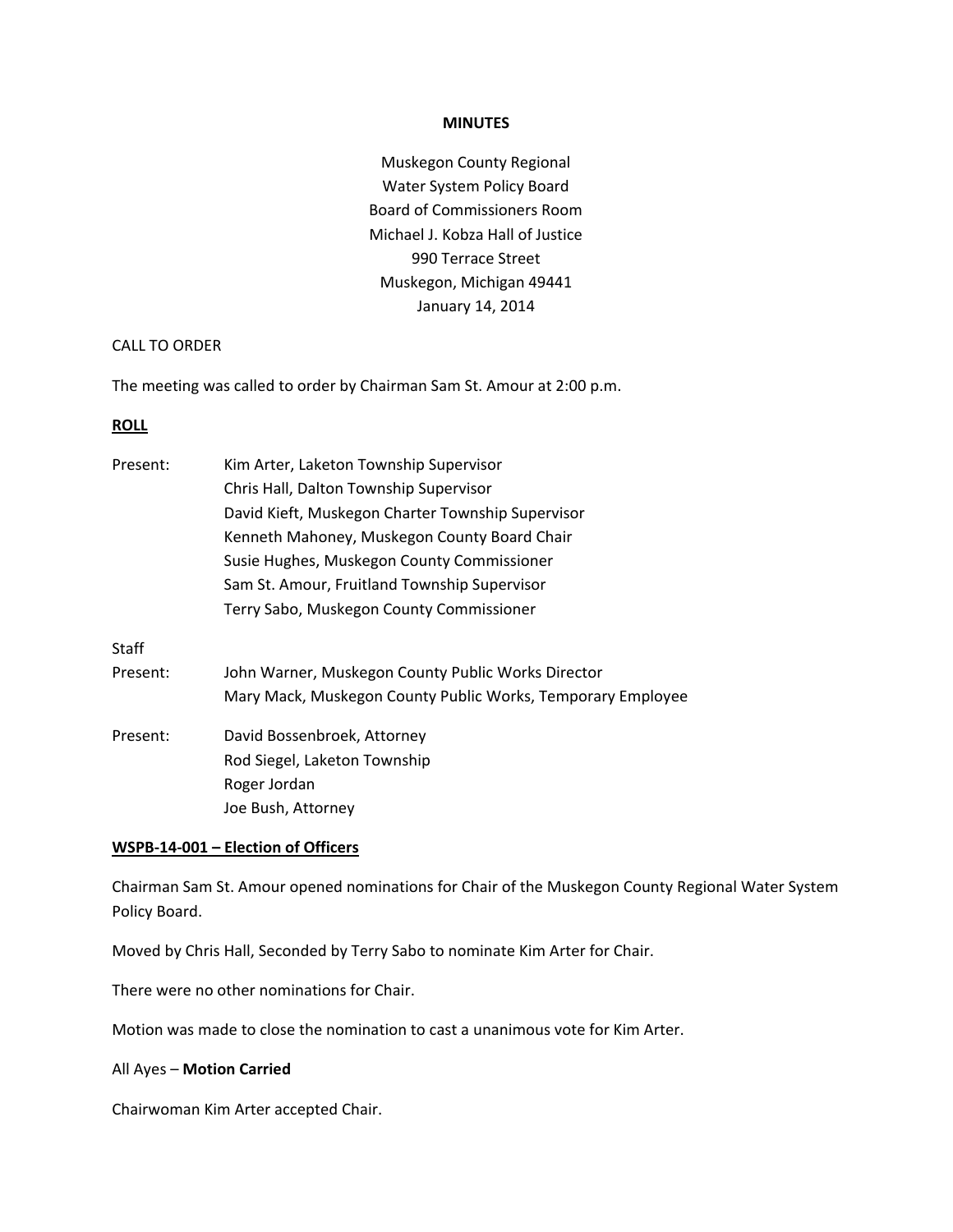Muskegon County Regional Water System Policy Board January 14, 2014 Page Two

# **WSPB-14-001 - Election of Officers Cont'd**

Chairwoman Kim Arter opened nominations for Vice Chair of the Muskegon County Regional Water System Policy Board.

Moved by Sam St. Amour, seconded by Chris Hall to nominate Susie Hughes for Vice Chair.

There were no other nominations for Vice Chair.

Motion was made to close the nomination to cast a unanimous vote for Susie Hughes.

# All Ayes – **Motion Carried**

Chairwoman Susie Hughes accepted Vice Chair.

Moved by Sam St. Amour, seconded by David Kieft to nominate Terry Sabo for Secretary.

There were no other nominations for Secretary.

Motion was made to close the nomination to cast a unanimous vote for Terry Sabo.

# All Ayes – **Motion Carried**

Commissioner Terry Sabo accepted Secretary.

# **WSPB-14-002 – Approval to add 2014 Meeting Schedule to the Agenda**

Moved by Ken Mahoney, seconded by Sam St. amour to add the 2014 Meeting Schedule to the agenda under the  $2^{nd}$  Item for consideration.

# All Ayes - **Motion Carried**

# **WSPB-14-003 – Approval of Minutes**

Moved by Terry Sabo, seconded by Sam St. Amour to approve the minutes of the meeting held December 17, 2013.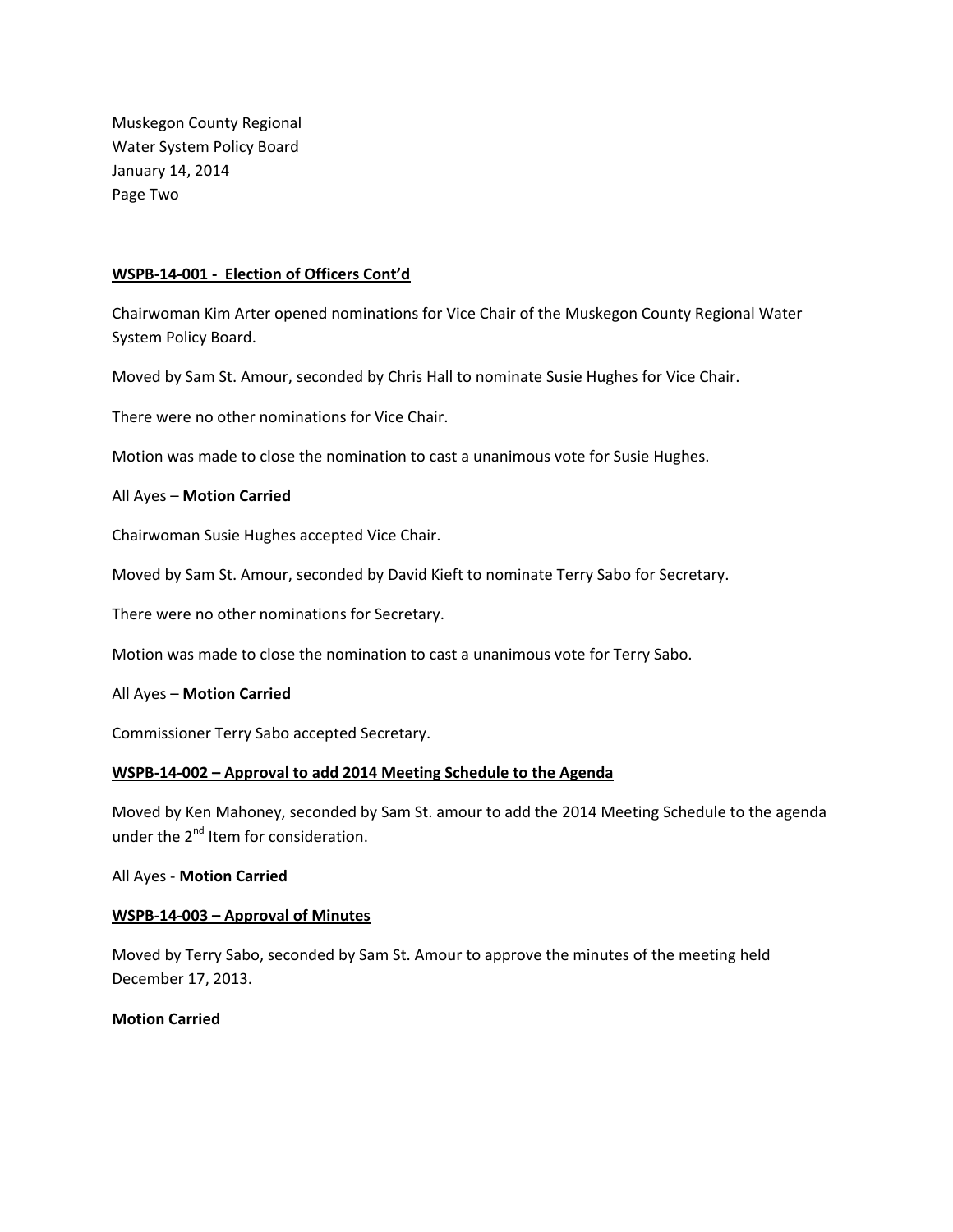Muskegon County Regional Water System Policy Board January 14, 2014 Page Three

# **WSPB-14-004 – Items for Consideration:**

- 1. Moved by Susie Hughes, seconded by David Kieft to table Amending the schedule of the per-REU portion of the customer-paid connection fees until one month to give the advisory committee time to meet later this month.
- 2. Moved by Sam St. Amour, seconded by Susie Hughes to adopt the 2014 Meeting Schedule.

# **Motion Carried**

# **WSPB-14-005-Information Items**

Moved by David Kieft, seconded by Susie Hughes to accept the New Meter Set List and the Local Fund Balance Sheet for December 2013.

# All Ayes – **Motion Carried**

# **WSPB-14-006 – Reports – Water System Update**

John Warner, Director of Public Works gave a brief update.

# **WSPB-14-007 – Old Business**

Joe Bush, Attorney for Roger Jordan of Duck Creek RV thanked the Board for their time to allow him to gather more information to see what other issues might be.

Moved by Sam St. Amour to table discussion on this matter, seconded by Terry Sabo.

# All Ayes – **Motion Carried**

# **WSPB-14-008 – Audience Participation**

There was no audience participation.

# **WSPB-14-009 – Adjourn**

Moved by Sam St. Amour, seconded by Terry Sabo to adjourn the meeting at 2:29 p.m.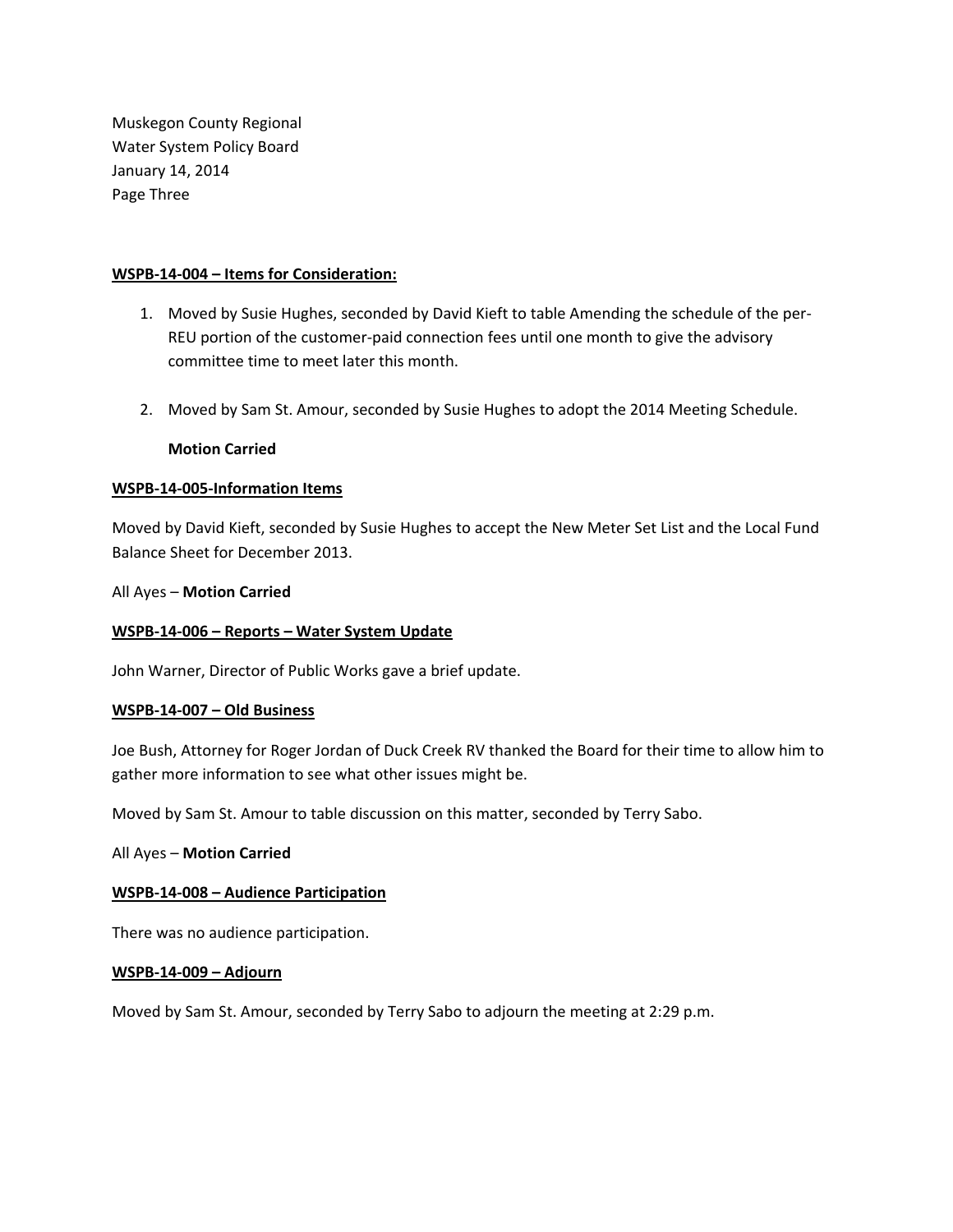#### **MINUTES**

# MUSKEGON COUNTY REGIONAL WATER SYSTEM POLICY BOARD DALTON TOWNSHIP TOWNSHIP HALL 1616 E. Riley Thompson Road Muskegon, Michigan 49445 11 February 2014 2:00 p.m.

# **CALL TO ORDER**

The meeting was called to order by Chairwoman Kim Arter at 2:00 p.m.

#### **ROLL**

| Present: | Kim Arter, Laketon Township Supervisor                               |
|----------|----------------------------------------------------------------------|
|          | Chris Hall, Dalton Township Supervisor                               |
|          | David Kieft, Muskegon Charter Township Supervisor                    |
|          | Kenneth Mahoney, Muskegon County Board Chair                         |
|          | Susie Hughes, Muskegon County Commissioner                           |
|          | Sam St. Amour, Fruitland Township Supervisor                         |
|          | Terry Sabo, Muskegon County Commissioner                             |
| Staff    |                                                                      |
| Present: | Robert Ribbens, Muskegon County Public Works Water System Supervisor |
|          | Mary Mack, Muskegon County Public Works, Temporary Employee          |
| Present: | David Bossenbroek, Attorney                                          |
|          | Rod Siegel, Laketon Township                                         |
|          | Roger Jordan                                                         |
|          | Joe Bush, Attorney                                                   |
|          | Jerry Sanders                                                        |
|          | Tracy DeMarse, Dalton Township Clerk                                 |
|          | Elizabeth Jenkins, Dalton Township Treasurer                         |
|          | WSPB-14-010 - Approval of Agenda                                     |

Moved by David Kieft, seconded by Terry Sabo, to approve the agenda as presented.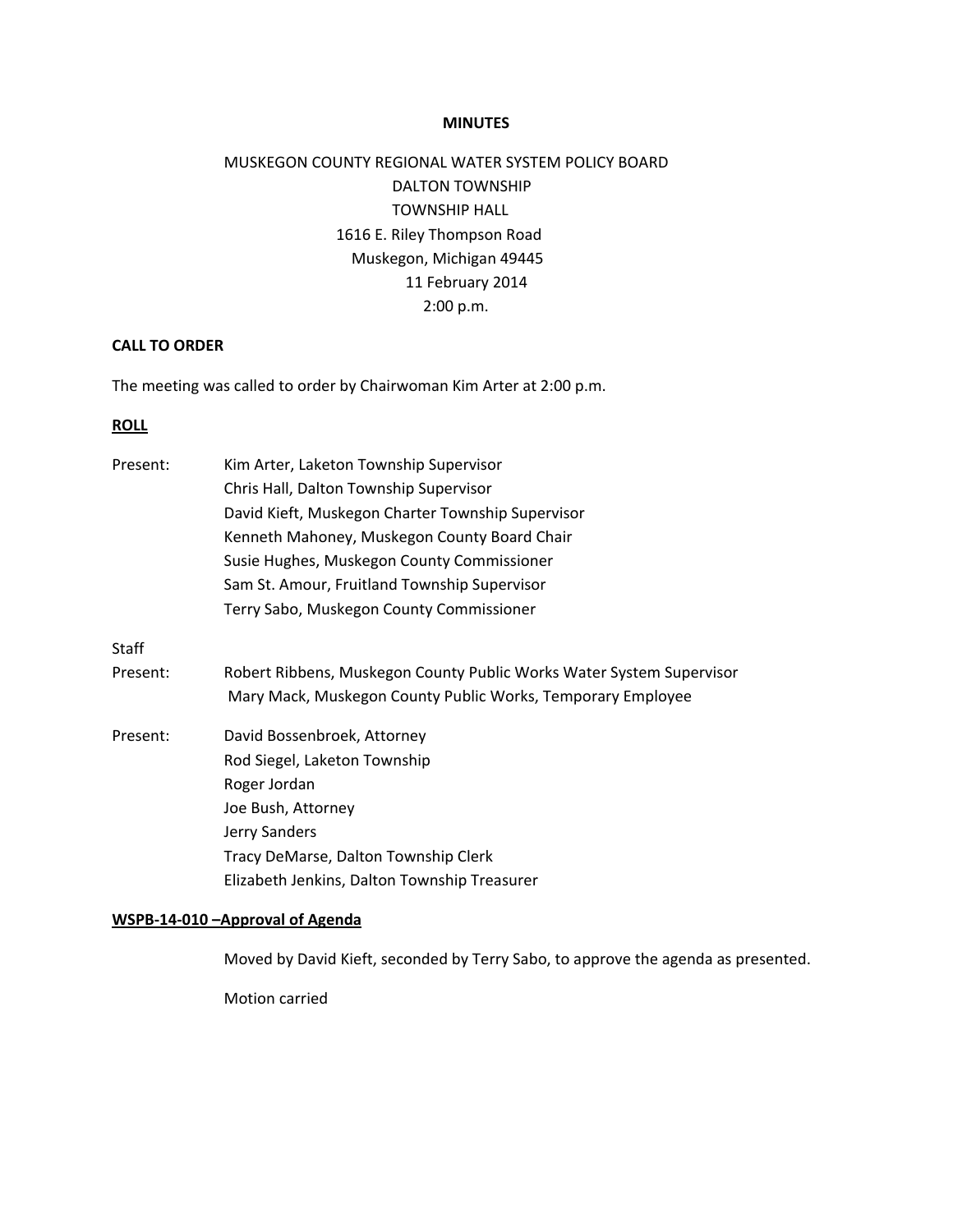Muskegon County Regional Water System Policy Board February 11, 2014 Page Two

# **WSPB-14-011 – Approval of Minutes**

Moved by Susie Hughes, seconded by Kenneth Mahoney to approve the minutes of the meeting held January 14, 2014.

Motion Carried

# **WSPB-14-012 – Items for Consideration:**

1. Moved by Susie Hughes, seconded by Kenneth Mahoney to amend the schedule of the per-REU portion of the customer-paid connection fees

Ayes – Arter, Hall, Mahoney, Hughes, St. Amour, Sabo

Nays – David Kieft

Motion carried

2. Moved by Susie Hughes, seconded by Kenneth to make a change to the schedule of the per-REU portion of the customer-paid connection fees to as follows, until September 30, 2014. At that time, the board will re-evaluate.

| $2^{nd}$ REU – from \$64.50 to \$70.00 |
|----------------------------------------|
|                                        |

 $3^{rd}$  REU – from \$32.25 to \$35.00  $4^{th}$  REU – from 16.13 to \$20.00

 $5<sup>th</sup>$  REU – \$8.06 as was recommended

Ayes – Arter, Hall, Mahoney, Hughes, St. Amour, Sabo

Nays – Kieft

Motion Carried

# **WSPB-14-013-Information Items**

Moved by Susie Hughes, seconded by David Kieft to accept the New Meter Set List and the Local Fund Balance Sheet for December 2013 and place on file.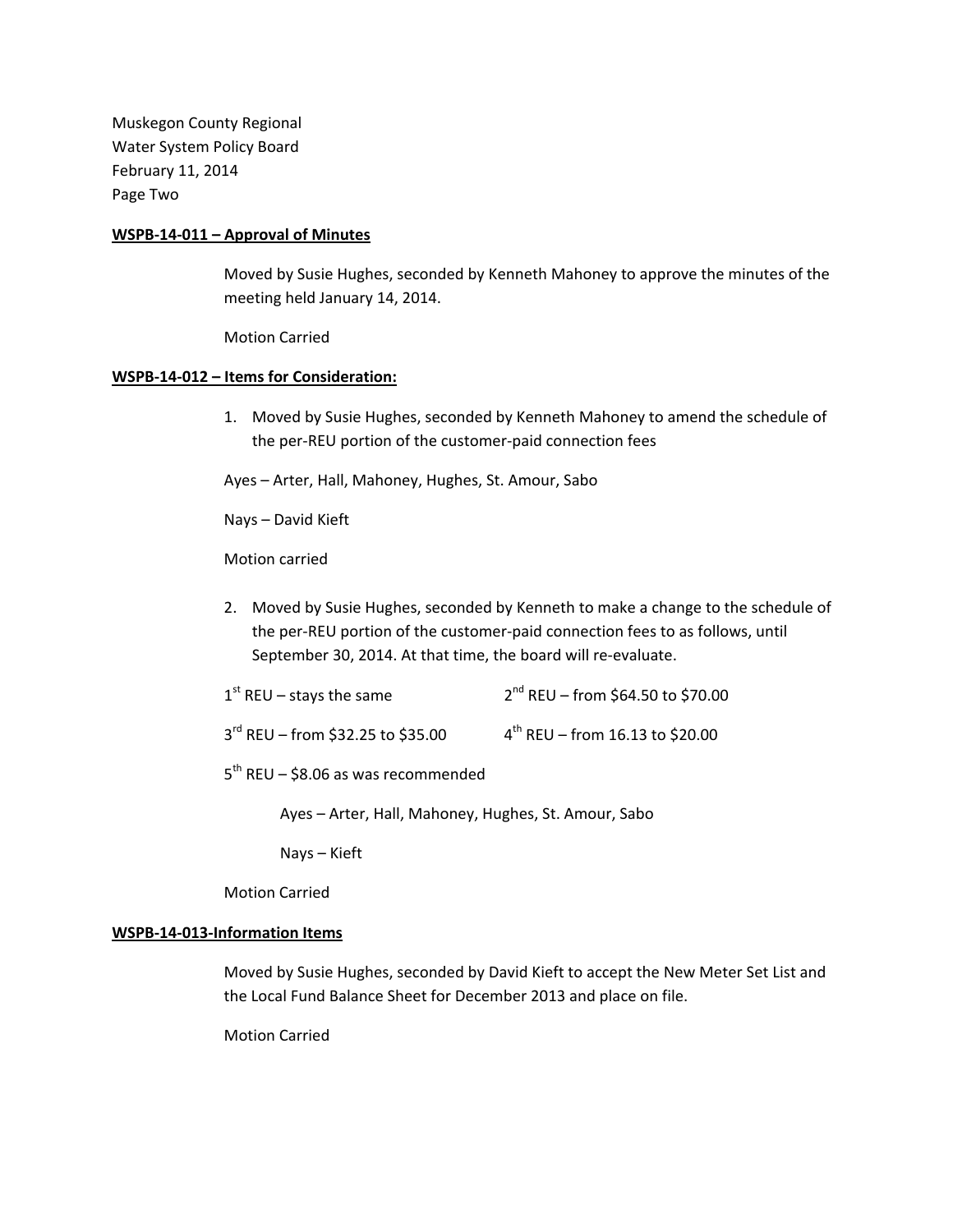Muskegon County Regional Water System Policy Board February 11, 2014 Page Three

#### **WSPB-14-014 – Reports – Water System Update**

Robert Ribbens, Water System Supervisor gave a brief update.

#### **WSPB-14-015 – Old Business-**

There was discussion among the Water System Policy Board members, Joe Bush, Attorney for Roger Jordan of Duck Creek RV. David Bossenbroek, Attorney for Muskegon County, Tracy DeMarse, Clerk for Dalton Township and Rob Ribbens, Water System Supervisor. Everyone expressed concern of how the rate change would affect customers that had already paid the connection fees as well as the current customers paying the current rate. However, no decision can be made here today. Sam St. Amour suggested that subject be tabled until the next meeting and have Rob Ribbens bring information and send all questions to Kim Arter. Rob agreed to provide several different scenarios relative to this matter.

#### **WSPB-14-016 New Business**

Kim Arter said that Chris Hall and the Financial Sub Committee had met and discussed some issues but did not have anything to report back yet.

#### **WSPB-14-017 Audience Participation**

Elizabeth Jenkins, the treasurer for Dalton Township addressed the board with some concerns.

Moved by Sam St. Amour to table discussion on this matter, seconded by Terry Sabo.

Motion Carried

# **WSPB-14-018 – Adjourn**

Moved by David Kieft, seconded by Sam St. Amour to adjourn the meeting at 3:13 p.m.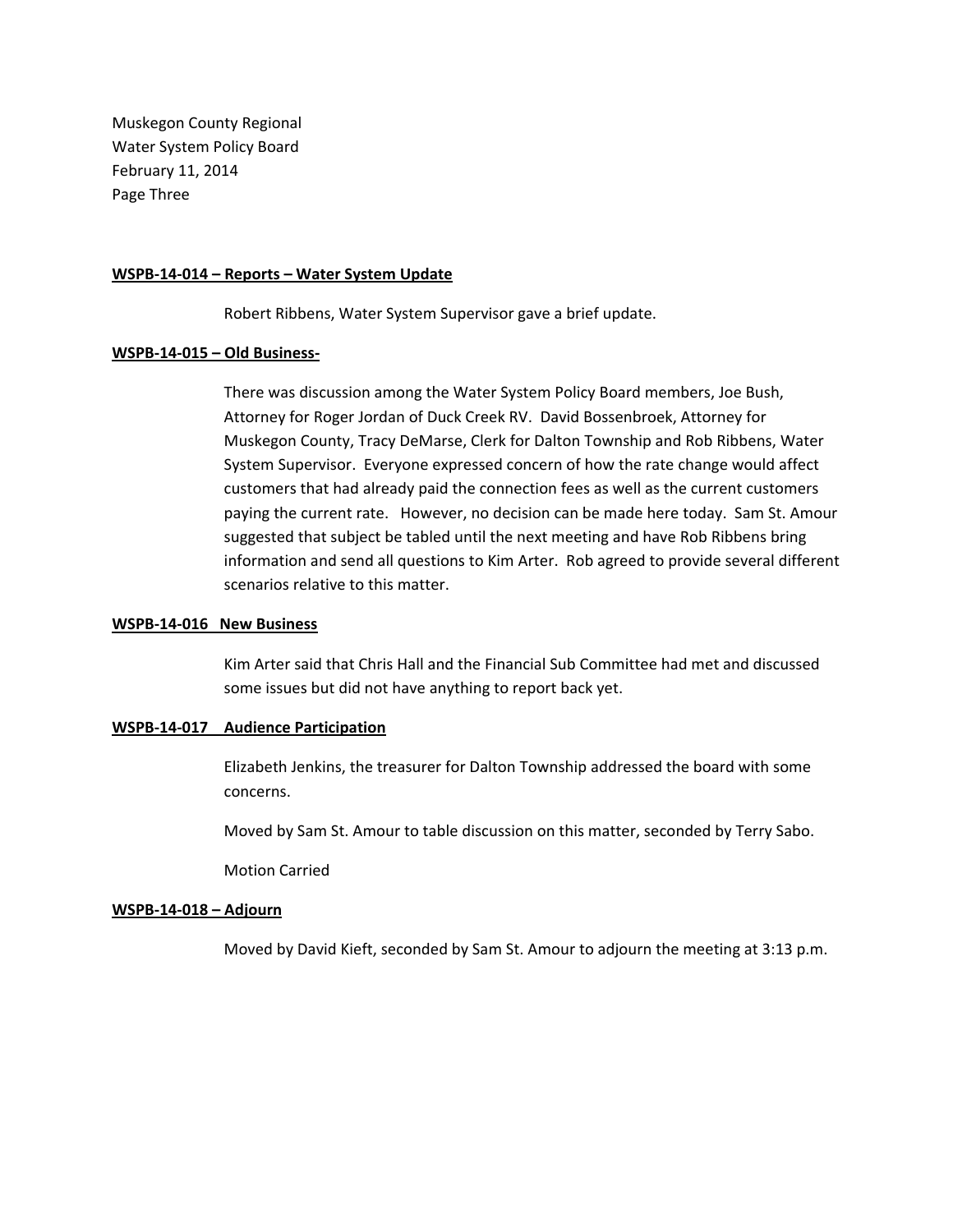# **M I N U T E S**

Muskegon County Regional Water System Policy Board Michael E. Kobza Hall of Justice Muskegon, Michigan March 13, 2014

# **CALL TO ORDER**

The meeting was called to order by Chairwoman Kim Arter at 1:00 p.m.

# **ROLL**

| Present:      | Kim Arter, Laketon Township Supervisor, Water System Policy Board Chair<br>Chris Hall, Dalton Township Supervisor<br>David Kieft, Muskegon Charter Township Supervisor<br>Kenneth Mahoney, Muskegon County Board Chair |
|---------------|------------------------------------------------------------------------------------------------------------------------------------------------------------------------------------------------------------------------|
| Excused:      | Susie Hughes, Muskegon County Commissioner<br>Sam St. Amour, Fruitland Township Supervisor<br>Terry Sabo, Muskegon County Commissioner                                                                                 |
| <b>Staff</b>  |                                                                                                                                                                                                                        |
| Present:      | John Warner, Public Works Director<br>Kenneth Mahoney, Muskegon County Board of Commissioner Chair<br>Tina Nash, DPW Departmental Clerk                                                                                |
| <b>Others</b> |                                                                                                                                                                                                                        |
| Present:      | David Bossenbroek, Attorney<br>Rod Siegel, Laketon Township Building Inspector                                                                                                                                         |

# **WSPB-14-019 – APPROVAL OF AGENDA**

Moved by David Kieft, seconded by Commissioner Mahoney, to approve the agenda as presented.

Motion carried

# **WSPB-14-020 – APPROVAL OF MINUTES**

Moved by David Kieft, seconded by Chris Hall, to approve the minutes of the meeting held February 11, 2014.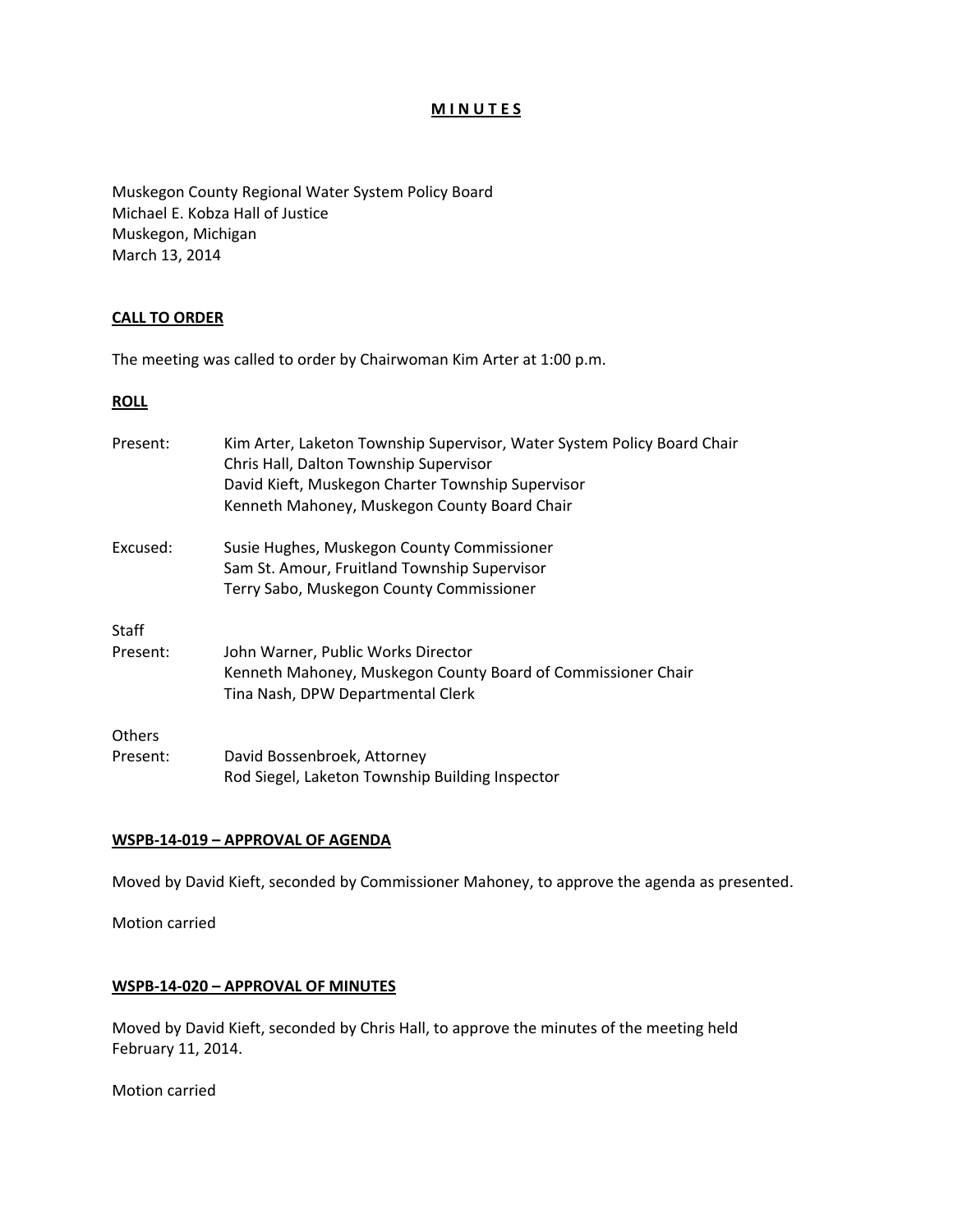Muskegon County Regional Water System Policy Board March 13, 2014 Page Two

# **WSPB-14-021 – AWARD CRESTON STREET WATERMAIN BID**

Moved by Commissioner Mahoney, seconded by Chris Hall, to award the Creston Street Watermain (RFB 14-2113) to West Michigan Dirtworks for their low bid of \$71,285.71 with all costs being paid from the Water System fund 5910-0552.

Roll call: Ayes – Hall, Kieft, Mahoney, Arter

Nays – None

Motion carried

# **WSPB-14-022 – HYDRANT MAINTENANCE FEE**

Moved by Chris Hall, seconded by Commissioner Mahoney, to replace the name "Hydrant Maintenance Fee" with the name "System Maintenance Fee" for the annual fees charged to the townships for the Regional Water System.

Discussion Followed.

Motion carried

# **WSPB-14-023 –DISCUSSION ITEMS**

Moved by David Kieft, seconded by Commissioner Mahoney, to recommend to the County Board of Public Works that we do not reduce the connection fee to previously connected businesses.

Motion carried

# **WSPB-14-024 –INFORMATION ITEMS**

Moved by David Kieft, seconded by Chris Hall, that the following information items be received and placed on file:

- 1. New Meter Set List for February 2014.
- 2. Local Fund Balance Sheet for February2014.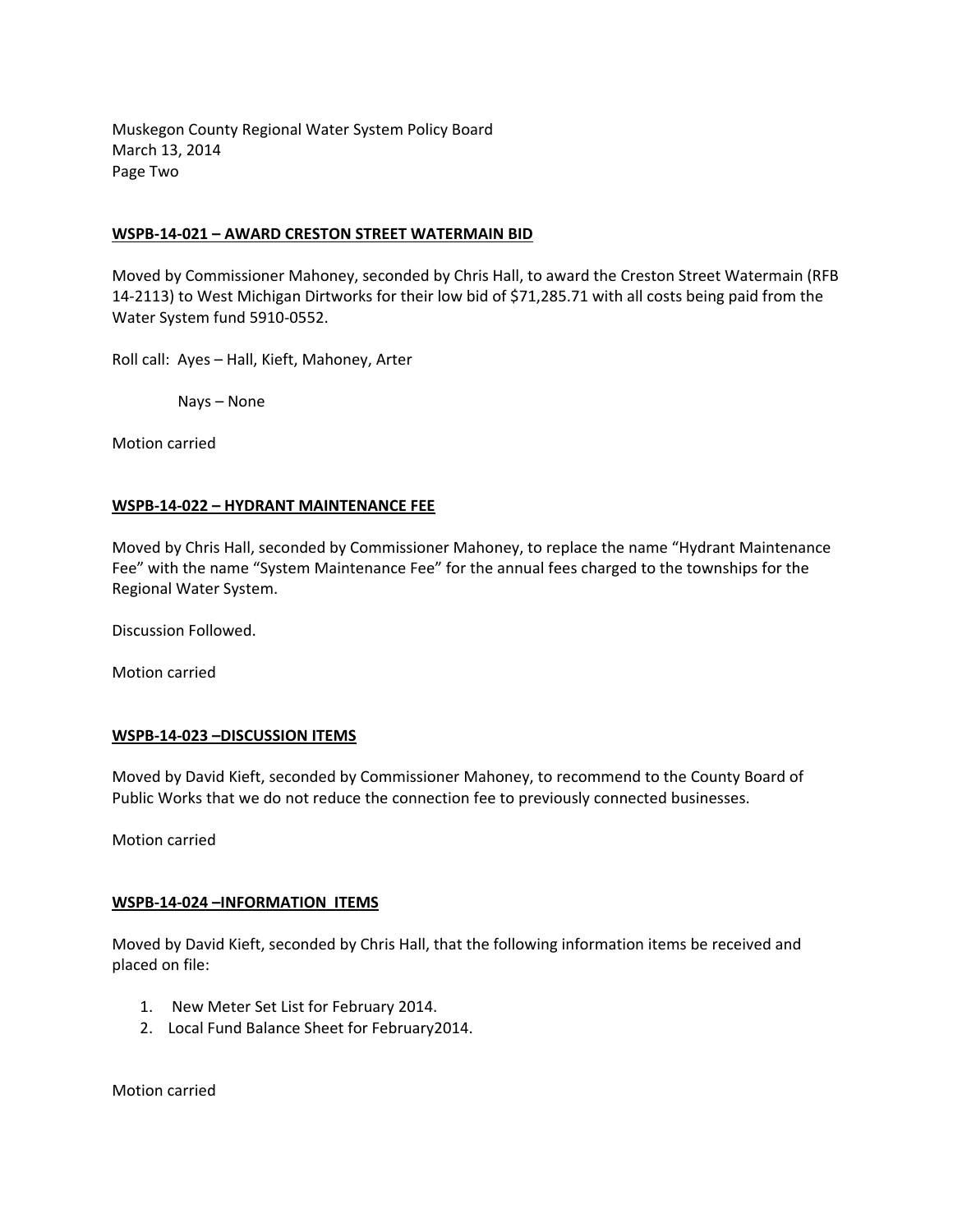Muskegon County Regional Water System Policy Board March 13, 2014 Page Three

# **WSPB-14-025 – REPORTS**

1. Financial Committee Report (Chris Hall)

Chris Hall had nothing new to report.

2. Water System Update

The Water System Update was accepted as written by John Warner and distributed in a memo for information.

# **WSPB-14-026 – OLD BUSINESS**

David Kieft discussed the Hydrant Maintenance Fee.

# **WSPB-14-027 – NEW BUSINESS**

There was no new business.

# **WSPB-14-028 – AUDIENCE PARTICIPATION**

Roger Jourden of Duck Creek RV thanked the Board and as he moves forward he will talk to the individual townships to try to make what appears to him to be an unfair situation correct.

Jeff Doughtery from Rays Mini Mart stated the water has been a blessing to his business. They had bad water, however his family suffered during construction and that financing shouldn't be extended to new businesses and if they are, it should be at the old rate.

Frank DeLong representing two entities, Fifth Reformed Church of Dalton Township and Christian Care of Muskegon Township, spoke of the extreme cost for hooking up and to the fairness of it. He asked the Board to reconsider.

 $\overline{\phantom{a}}$  , and the contract of the contract of the contract of the contract of the contract of the contract of the contract of the contract of the contract of the contract of the contract of the contract of the contrac

# **WSPB-14-029 – ADJOURN**

Moved by David Kieft, seconded by Chris Hall, to adjourn the meeting at 1:20pm.

Motion carried

Kim Arter, Chair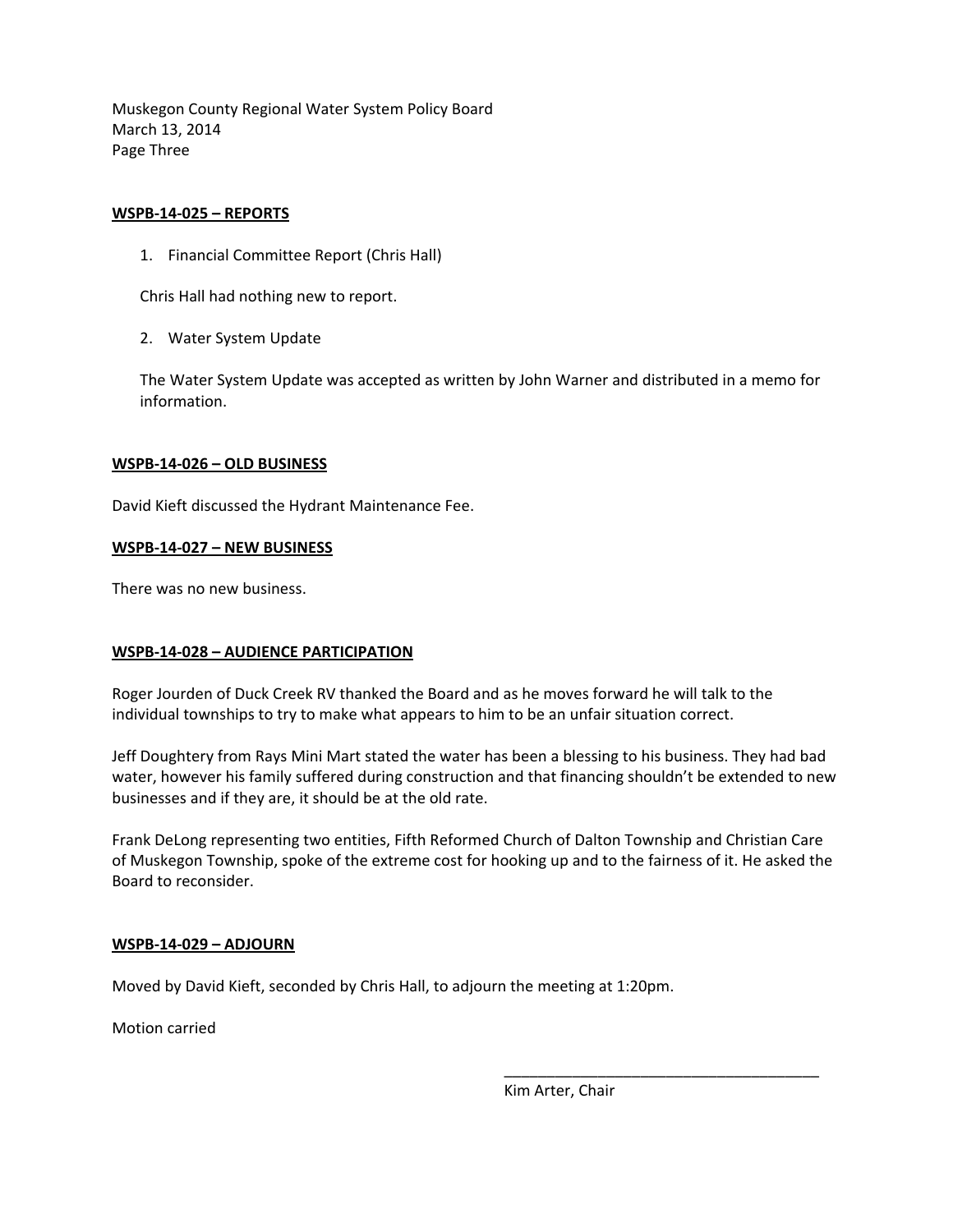

# **BOARD OF PUBLIC WORKS**

Terry J. Sabo Chair, District 8

Benjamin E. Cross Vice Chair, District 2

Brenda M. Moore Drain Commissioner Secretary

James J. Derezinski District 7

> Marvin R. Engle District 5

> > **Susie Hughes** District 3

**Charles Nash** District 6

Robert Scolnik District 4

Rillastine R. Wilkins District 1

Kim Arter Ex-Officio Member

Doug Kadzban Ex-Officio Member

# **MEETING CANCELLATION**

Notice is hereby given that the Water System Policy Board meeting of April 8, 2014, is cancelled.

Kim Arter, Chair

Posted: April 2, 2014

DEPARTMENT OF PUBLIC WORKS · 131 E. APPLE AVENUE · MUSKEGON, MI 49442 (231) 724-6411 • FAX (231) 724-6118

> An EEO / ADA Employer recycled paper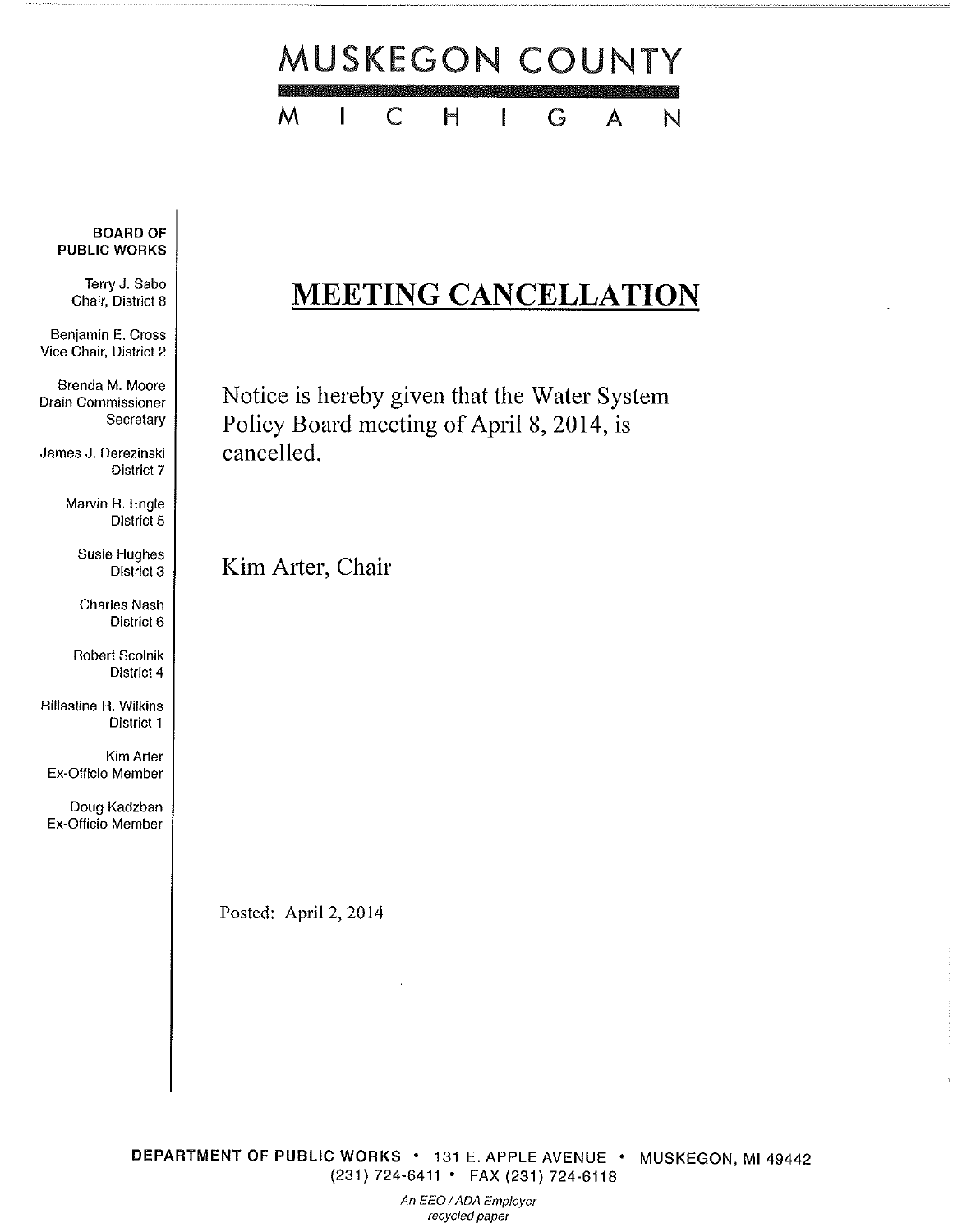Muskegon County Water System Policy Board May 6, 2014 2:00 p.m. Laketon Township 2735 W. Giles Road Muskegon, MI 49445

Kim Arter, Chair **Susie Hughes, Vice Chair** Susie Hughes, Vice Chair

# MINUTES

# **CALL TO ORDER**

The meeting was called to order by Chair Arter at 2:00 p.m.

#### **ROLL**

| Present:      | Kim Arter, Laketon Township Supervisor<br>Chris Hall, Dalton Township Supervisor<br>Susie Hughes, Muskegon County Commissioner<br>David Kieft, Muskegon Charter Township Supervisor<br>Kenneth Mahoney, Muskegon County Board Chair<br>Terry Sabo, Muskegon County Commissioner |
|---------------|---------------------------------------------------------------------------------------------------------------------------------------------------------------------------------------------------------------------------------------------------------------------------------|
|               | Sam St. Amour, Fruitland Township Supervisor                                                                                                                                                                                                                                    |
| Absent:       | None                                                                                                                                                                                                                                                                            |
| Staff         |                                                                                                                                                                                                                                                                                 |
| Present:      | John Warner, Public Works Director                                                                                                                                                                                                                                              |
|               | Tina Nash, DPW Departmental Clerk                                                                                                                                                                                                                                               |
| <b>Others</b> |                                                                                                                                                                                                                                                                                 |
| Present:      | Rod Siegel, Laketon Township Building Inspector<br>Jeffrey B Wood, Muskegon Township Treasurer<br>Jan L Deur, Fruitland Township Trustee                                                                                                                                        |

# **APPROVAL OF AGENDA**

WSPB-14-030 Moved by Hall, seconded by Hughes, to approve the agenda amending item E. to include item number 2. a motion to approve Contract Change Order #1 for the Creston Street Water Main Extension.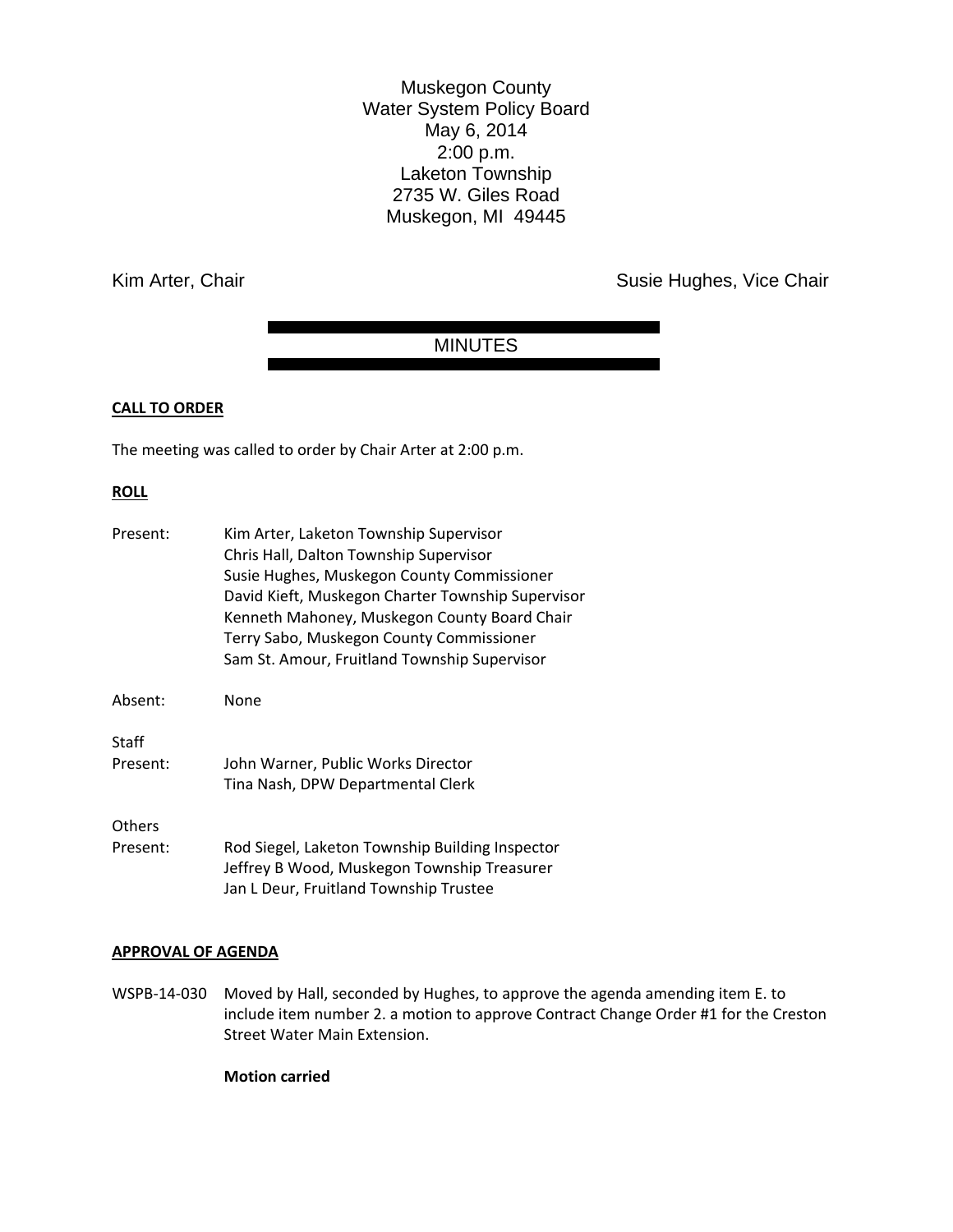Muskegon County Regional Water System Policy Board May 6, 2014 Page Two

# **APPROVAL OF MINUTES**

WSPB-14-031 Moved by Kieft, seconded by St Amour, to approve the minutes of the meeting held March 13, 2014 with the change to WSPB14-028 Audience Participation to read as follows:

> Roger Jourden of Duck Creek RV thanked the Board and as he moves forward he will talk to the individual townships to try to make what appears to him to be an unfair situation correct.

# **Motion carried**

# **ITEMS FOR CONSIDERATION:**

# **Recommend modification to Appendix A of respective water ordinances to reflect the recently accepted changes to the connection fee schedule**

WSPB-14-032 Moved by Mahoney, seconded by Hughes, to recommend to the Regional Water System member local units a modification to Appendix A of their respective water ordinances to reflect the recently accepted changes to the connection fee schedule (\$6,200 for the first REU, \$4,000 for the second REU, \$2,000 for the third REU, \$1,000 for the fourth REU and \$500 for the fifth and all subsequent REU's and fractions thereof) be in effect ONLY for those customers who opt to pay the entire connection fee at the time of connection and that for all customers who opt to take the time payment plan, the former connection fee of \$6,200 per REU for all REU's or fractions thereof remain in effect, with these modifications taking effect as of 01 July 2014.

Discussion followed.

Moved by Hughes, seconded by Kieft, to postpone item WSPB-14-032 to a later date.

# **Motion carried**

# **Approve Contract Change Order #1 for the Creston Street Water Main Extension**

WSPB-14-033 Moved by Hughes, seconded by Mahoney, to approve Contract Change Order #1 for the Creston Street Water Main Extension (RFB 14-2113) to West Michigan Dirt Works in the amount of an additional \$5,950 bringing the total contract cost to \$77,235.71 with all costs being paid from the Regional Water System Fund 5910-0552.

> Roll call: Ayes – Hall, Kieft, Mahoney, Sabo, Hughes, Arter Nays – None Abstain – St. Amour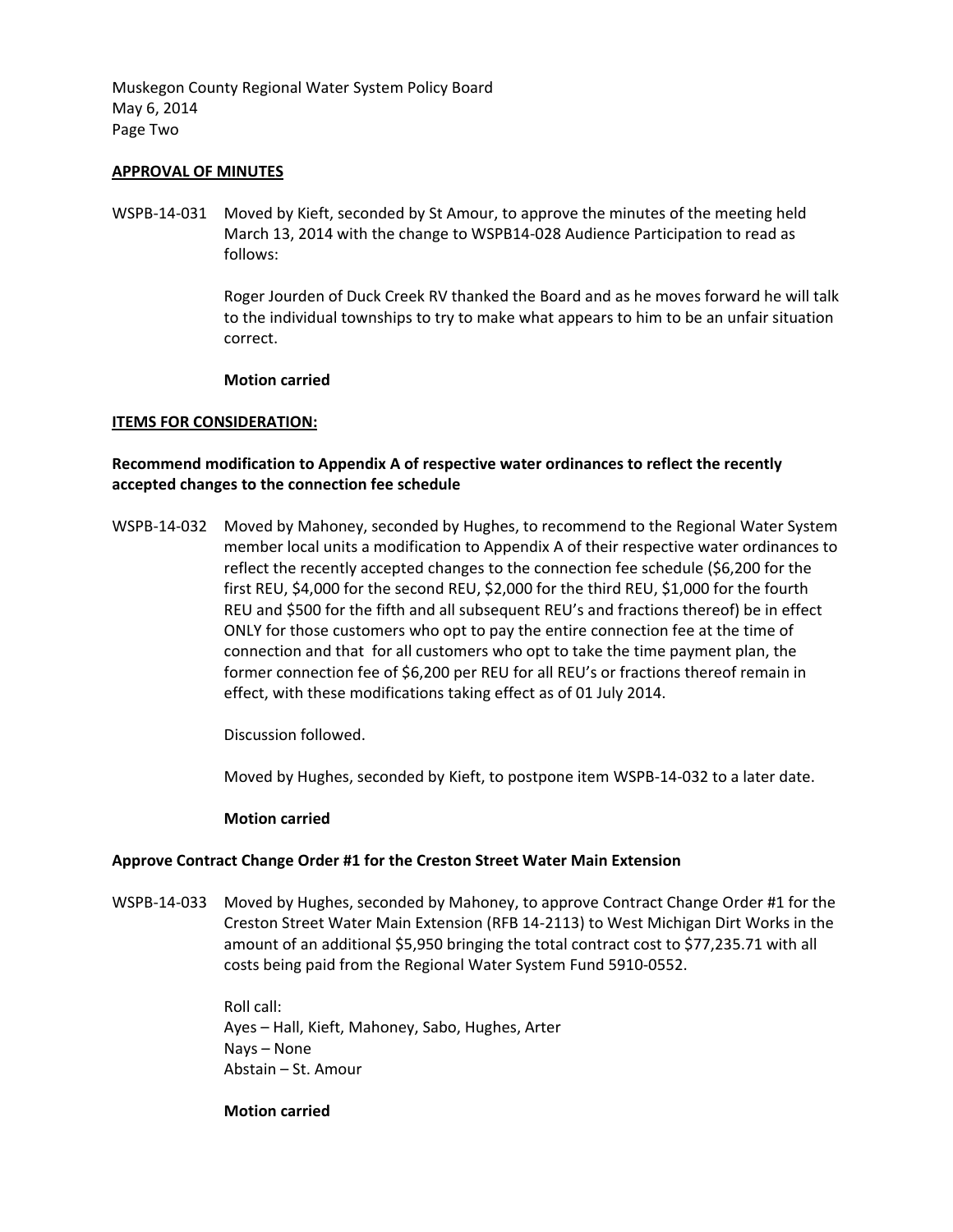Muskegon County Regional Water System Policy Board May 6, 2014 Page Three

# **INFORMATION ITEMS**

- WSPB-14-034 Moved by Kieft, seconded by Sabo, that the following information items be received and placed on file:
	- 1. New Meter Set List for April 2014
	- 2. Local Fund Balance Sheet for March 2014
	- 3. Local Fund Balance Sheet for April 2014

# **Motion carried**

#### **REPORTS**

# **Water System Update**

The Water System Update was accepted as written by John Warner and distributed in a memo for information.

Commissioner Hughes asked John Warner if he was being kept up to date on the Fruitport / Norton Shore system. Mr. Warner stated he is keeping up on it based on the information he can get.

#### **OLD BUSINESS**

Chris Hall requested permission to have the Water System Policy Board's attorney present at the next Dalton Township meeting on Monday, May 12, 2014.

WSPB-14-035 Moved by Hughes, seconded by Sabo, to have David Bossenbroek represent the Water System Policy Board at Dalton Township's next meeting.

# **Motion carried**

#### **NEW BUSINESS**

David Kieft informed the Board that Muskegon Township at their May 5, 2013 meeting voted not to pay the System Maintenance Fee.

# **AUDIENCE PARTICIPATION**

None

# **ADJOURN**

There being no further business to come before the Water System Policy Board, the meeting adjourned at 2:36 p.m.

Kim Arter, Chair

\_\_\_\_\_\_\_\_\_\_\_\_\_\_\_\_\_\_\_\_\_\_\_\_\_\_\_\_\_\_\_\_\_\_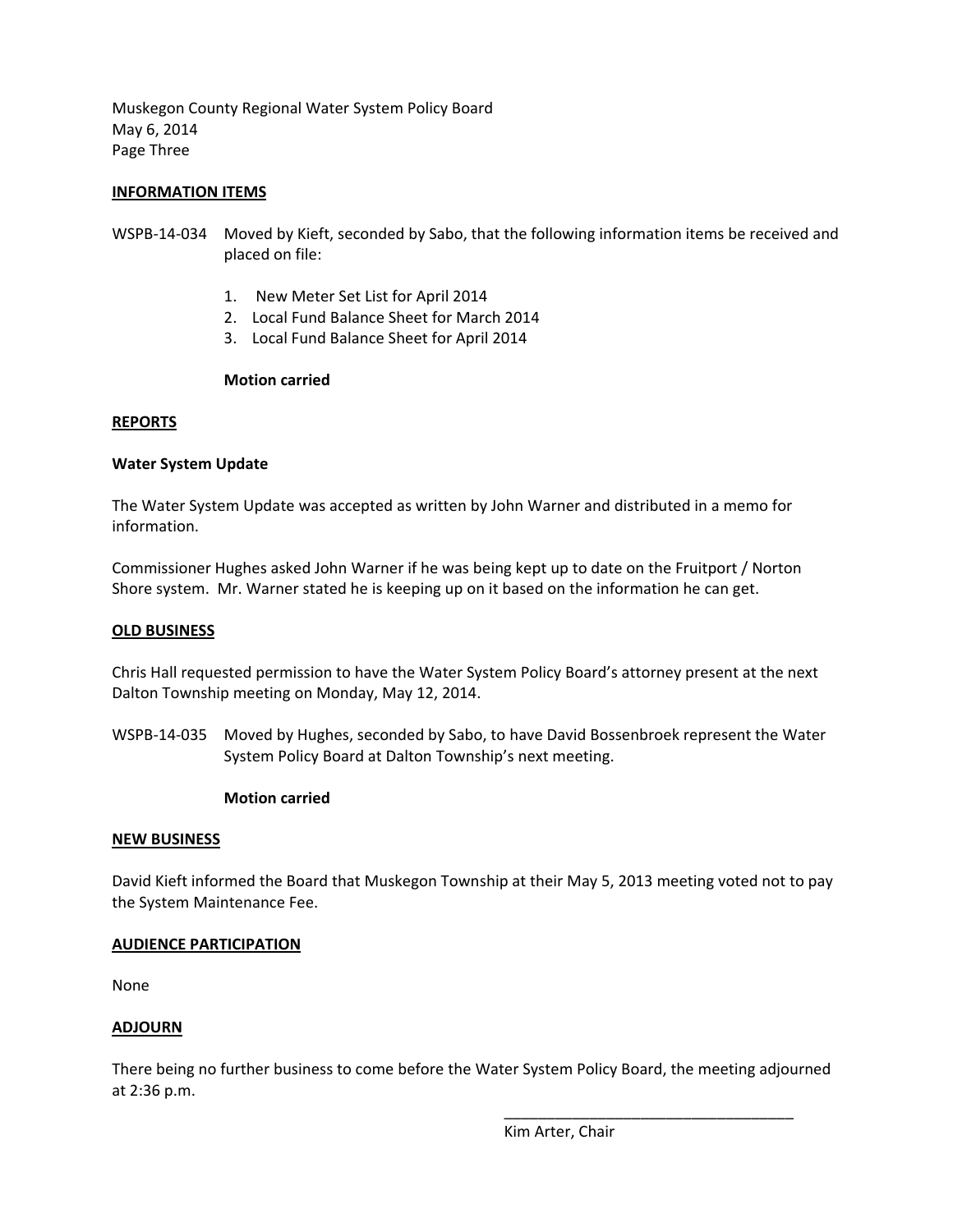Muskegon County Water System Policy Board June 10, 2014 2:00 p.m. Muskegon Charter Township 1990 Apple Avenue Muskegon, MI 49442

Kim Arter, Chair **Susie Hughes, Vice Chair** Susie Hughes, Vice Chair

# MINUTES

# **CALL TO ORDER**

The meeting was called to order by Chair Arter at 2:00 p.m.

#### **ROLL**

| Present: | Kim Arter, Laketon Township Supervisor                              |
|----------|---------------------------------------------------------------------|
|          | Susie Hughes, Muskegon County Commissioner                          |
|          | David Kieft, Muskegon Charter Township Supervisor                   |
|          | Kenneth Mahoney, Muskegon County Board Chair                        |
|          | Terry Sabo, Muskegon County Commissioner                            |
|          | Sam St. Amour, Fruitland Township Supervisor                        |
| Excused: | Chris Hall, Dalton Township Supervisor                              |
| Staff    |                                                                     |
| Present: | John Warner, Public Works Director                                  |
|          | Tina Nash, DPW Departmental Clerk                                   |
| Others   |                                                                     |
| Present: | David Bossenbroek, Attorney                                         |
|          | Jan L Deur, Fruitland Township Trustee                              |
|          | Lorraine Grabinski, Muskegon Township Planning/Zoning Administrator |
|          | Rod Siegel, Laketon Township Building Inspector                     |
|          | Jerry McIntyre, Dalton Township Trustee                             |
|          |                                                                     |

#### **APPROVAL OF AGENDA**

WSPB-14-036 Moved by Kieft, seconded by Mahoney, to approve the agenda as presented.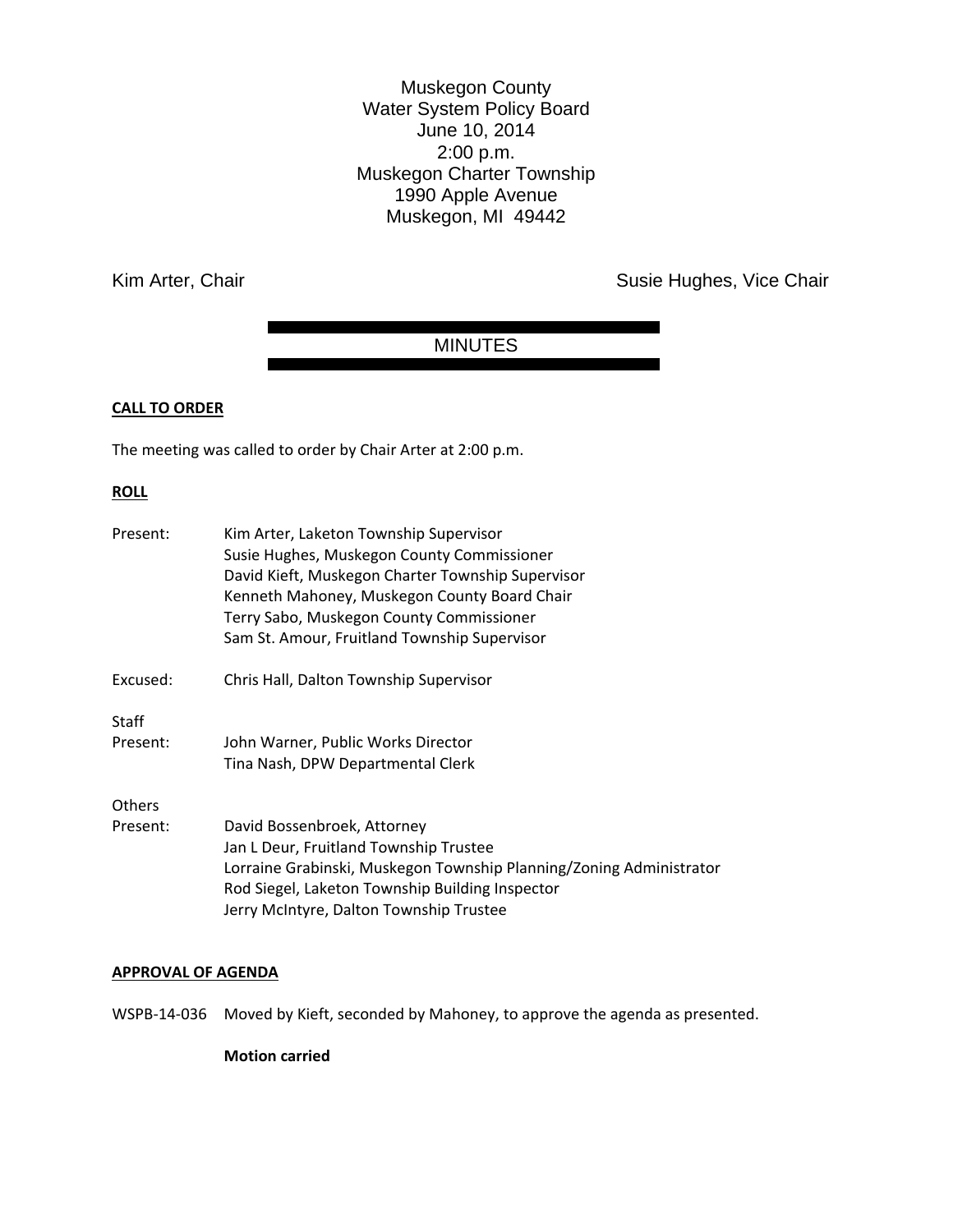Muskegon County Regional Water System Policy Board June 10, 2014 Page Two

# **APPROVAL OF MINUTES**

WSPB-14-037 Moved by Hughes, seconded by St. Amour, to approve the minutes of the meeting held May 6, 2014.

#### **Motion carried**

# **ITEMS FOR DISCUSSION:**

#### **Connection Fee Schedule**

Commissioner Hughes brought up her concerns regarding the time frame of the connection fee schedule. Commissioner Hughes doesn't believe it gives a commercial developer adequate time to complete the process needed for a construction project. Commissioner Hughes felt the current fee schedule hasn't been given enough time to prove its worth and the suggested fee schedule, on the memorandum, would hurt the new Economic Development Coordinator that Muskegon County has just hired. Mr. Kieft agreed with Commissioner Hughes. He stated Muskegon Charter Township currently has six development projects that are affected by the fee schedule. Mr. Kieft also feels the current fee schedule hasn't been given enough time.

Commissioner Hughes stated there are a lot of positive things happening at the Zephyr property and any development on that property will need to hook up to water and the Board needs to consider this.

Mr. Kieft asked a question regarding the last paragraph of the memorandum and noted it was a change to the current fee schedule. Chair Arter clarified it was an option brought to the Board to consider.

Commissioner Mahoney stated that current fee schedule should remain until the current system is not working or sustainable.

Commissioner Sabo acknowledged Mr. Warner for his work, but agreed they needed to stay the course. Commissioner Mahoney also thanked Mr. Warner for the option brought to the Board. Commissioner Hughes stated she is comfortable with what is in place. Mr. Warner stated this was only an option and he is also comfortable with what is currently in place.

# **INFORMATION ITEMS**

- WSPB-14-038 Moved by Kieft, seconded by Mahoney, that the following information items be received and placed on file:
	- 1. New Meter Set List for May 2014
	- 2. Local Fund Balance Sheet for May 2014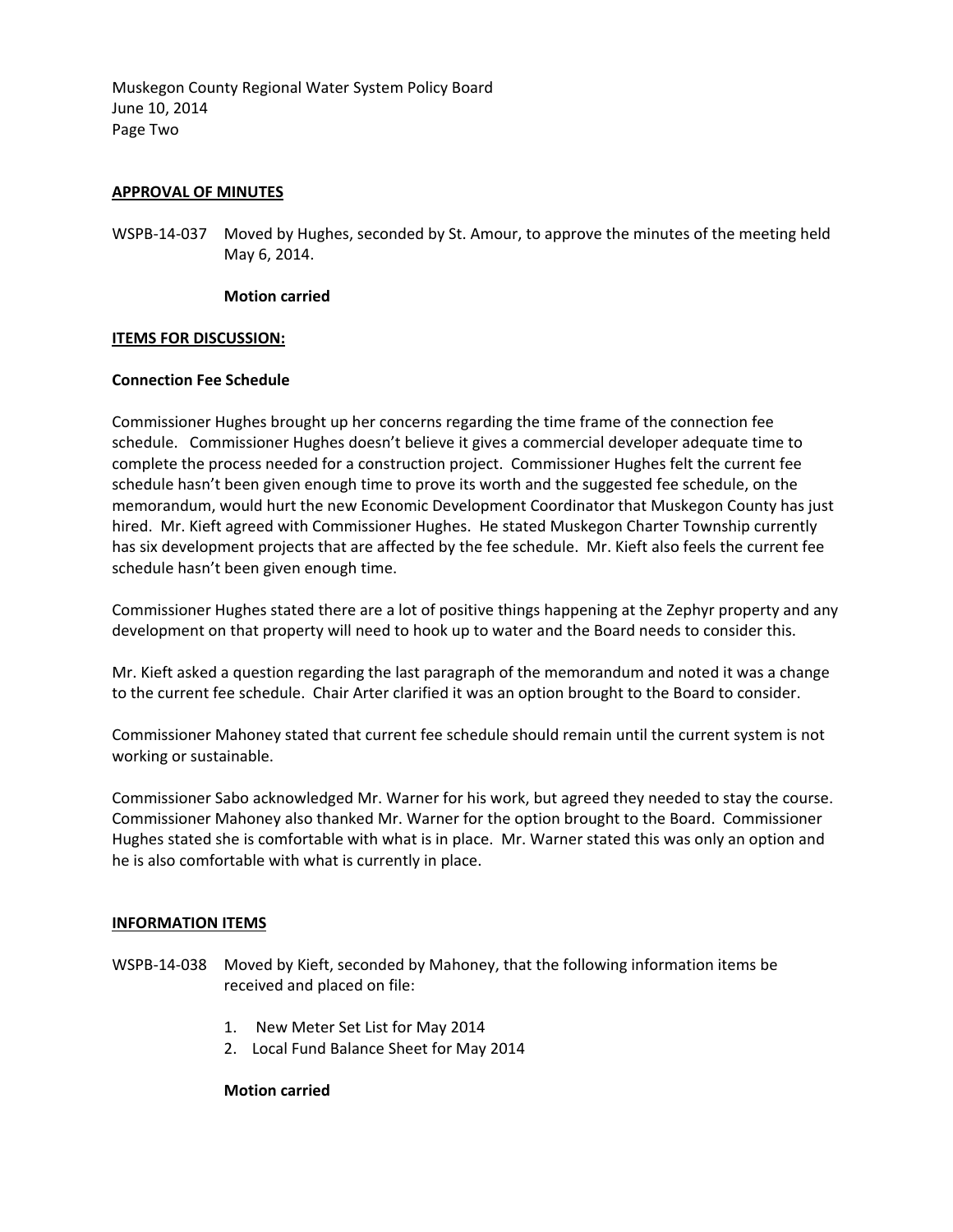Muskegon County Regional Water System Policy Board June 10, 2014 Page Three

# **REPORTS**

# **Water System Update**

The Water System Update was accepted as written by John Warner and distributed in a memo for information.

Mr. Warner also informed the Board that AT&T had fallen behind on their antenna lease payments and they have recently caught those payments up.

Mr. Warner was asked by Commissioner Hughes, who owns the water system? Mr. Warner stated the water system is contractually owned by the Muskegon County Public Works Board until the bonds are paid off. Once the bonds are paid in full, the system is owned by the Townships.

# **OLD BUSINESS**

Chair Arter made a suggestion to move the July 15, 2014 and the October 7, 2014 meetings from the Hall of Justice/ Muskegon County Board Room to the Muskegon Governmental Complex-South Campus (Training Center) due to the jail construction at the Hall of Justice.

WSPB-14-039 Moved by Sabo, seconded by Hughes, to move the July 15, 2014 and the October 7, 2014 meetings to the Training Center and have Tina Nash make the necessary arrangements.

# **Motion carried**

# **NEW BUSINESS**

Commissioner Sabo suggested that future agendas include Public Comment (on an agenda item). Mr. Warner stated it would be added to the agenda starting next month.

# **AUDIENCE PARTICIPATION**

None

# **ADJOURN**

There being no further business to come before the Water System Policy Board, the meeting adjourned at 2:26 p.m.

Kim Arter, Chair

\_\_\_\_\_\_\_\_\_\_\_\_\_\_\_\_\_\_\_\_\_\_\_\_\_\_\_\_\_\_\_\_\_\_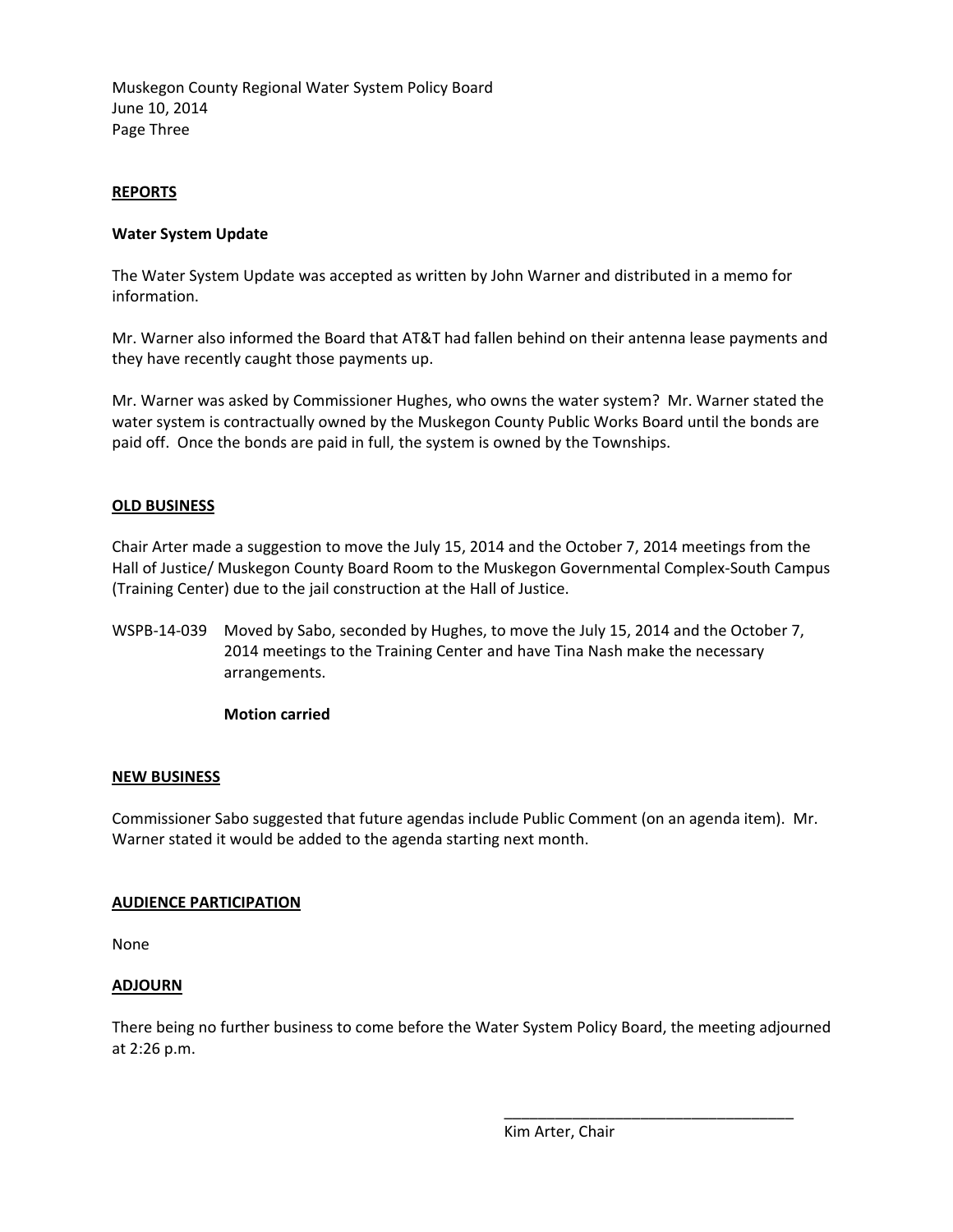# **MEETING CANCELLATION**

Notice is hereby given that the Water System Policy Board meeting of July 15, 2014, is cancelled.

Kim Arter, Chair

Posted: July 10, 2014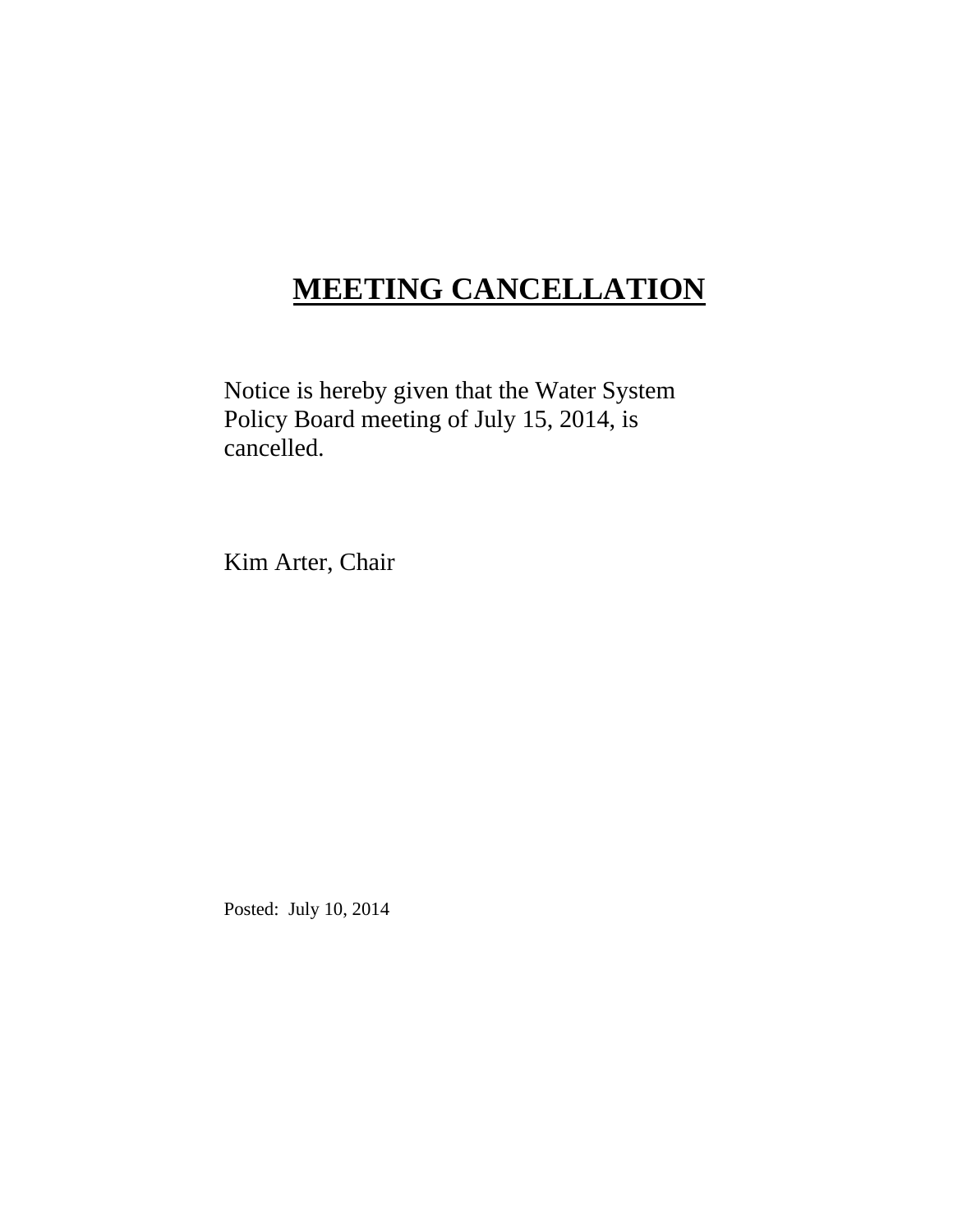Muskegon County Water System Policy Board August 12, 2014 2:00 p.m. Dalton Township 1616 E. Riley Thompson Road Muskegon, MI 49445

Kim Arter, Chair **Susie Hughes, Vice Chair** Susie Hughes, Vice Chair

# MINUTES

# **CALL TO ORDER**

The meeting was called to order by Chair Arter at 2:02 p.m.

# **ROLL**

| Kim Arter, Laketon Township Supervisor<br>Susie Hughes, Muskegon County Commissioner<br>David Kieft, Muskegon Charter Township Supervisor<br>Kenneth Mahoney, Muskegon County Board Chair<br>Terry Sabo, Muskegon County Commissioner<br>Sam St. Amour, Fruitland Township Supervisor<br>Chris Hall, Dalton Township Supervisor |
|---------------------------------------------------------------------------------------------------------------------------------------------------------------------------------------------------------------------------------------------------------------------------------------------------------------------------------|
|                                                                                                                                                                                                                                                                                                                                 |
|                                                                                                                                                                                                                                                                                                                                 |
| Robert Ribbens, Regional Water System Supervisor<br>Tina Nash, DPW Departmental Clerk                                                                                                                                                                                                                                           |
|                                                                                                                                                                                                                                                                                                                                 |
| David Bossenbroek, Attorney<br>Jan L Deur, Fruitland Township Trustee<br>Rod Siegel, Laketon Township Building Inspector<br>Elizabeth Jenkins, Dalton Township Treasurer                                                                                                                                                        |
|                                                                                                                                                                                                                                                                                                                                 |

#### **APPROVAL OF AGENDA**

WSPB-14-039 Moved by Kieft, seconded by Hughes, to approve the agenda as presented.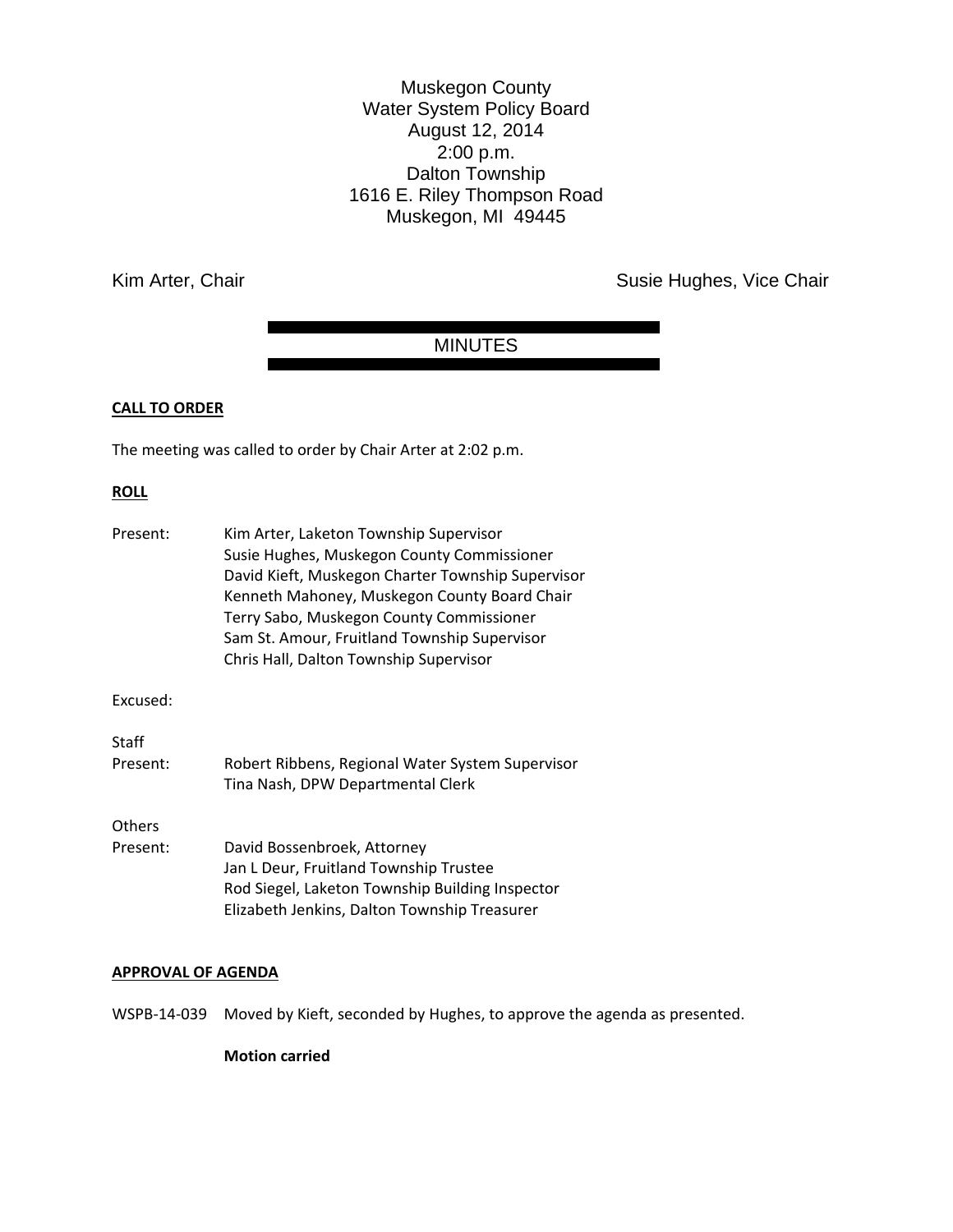Muskegon County Regional Water System Policy Board August 12, 2014 Page Two

# **APPROVAL OF MINUTES**

WSPB-14-040 Moved by Kieft, seconded by Hughes, to approve the minutes of the meeting held June 10, 2014.

#### **Motion carried**

# **PUBLIC COMMENT (on an agenda item)**

None

# **ITEMS FOR DISCUSSION:**

# **Accounts Past Due – over \$500.00**

Ms. Arter asked Mr. Ribbens to explain the current procedure for past due accounts. Mr. Ribbens stated the past due amount goes to taxes. Ms. Arter asked if there are past due notices that go out. Mr. Ribbens stated not at this point, however there is a statement on the back of the bill that addresses past due amounts.

Mr. Ribbens informed the Board that the problem is with foreclosures and some of the past due amounts would double a homeowners taxes. Mr. Ribbens informed the Board that about 30% of the customer base never pays a bill, it goes to taxes and a majority of those are collected. Mr. St. Amour asked Mr. Ribbens if he felt that things were getting worse and Mr. Ribbens replied he did not, however the system is losing money due to foreclosures. Commissioner Hughes asked if we are notified of a foreclosure. Mr. Ribbens stated that they are notified by mail. Mr. St. Amour asked what the alternative is. Mr. Ribbens stated he is looking for some feedback from the Board. Mr. Kieft along with Mr. Bossenbroek clarified the difference between a Bank Foreclosure and a Tax Foreclosure.

Ms. Arter asked about payment plans and Mr. Ribbens stated he has done this and he hasn't had one customer who has followed through.

Commissioner Hughes asked what the options are to collect. Mr. Ribbens stated there are options of sending out shut off notices. Commissioner Hughes asked if there is a liability to shutting off water. Mr. Bossenbroek stated if it was a health, safety or welfare situation. Further discussion followed among Board members on how shut off notices could be handled.

Ms. Arter suggested there be a subcommittee formed to take a look at the policy and make recommendations to the Board. Mr. St. Amour, Commissioner Hughes and Mr. Kieft volunteered.

Mr. Hall inquired about the company doing the hydrant painting.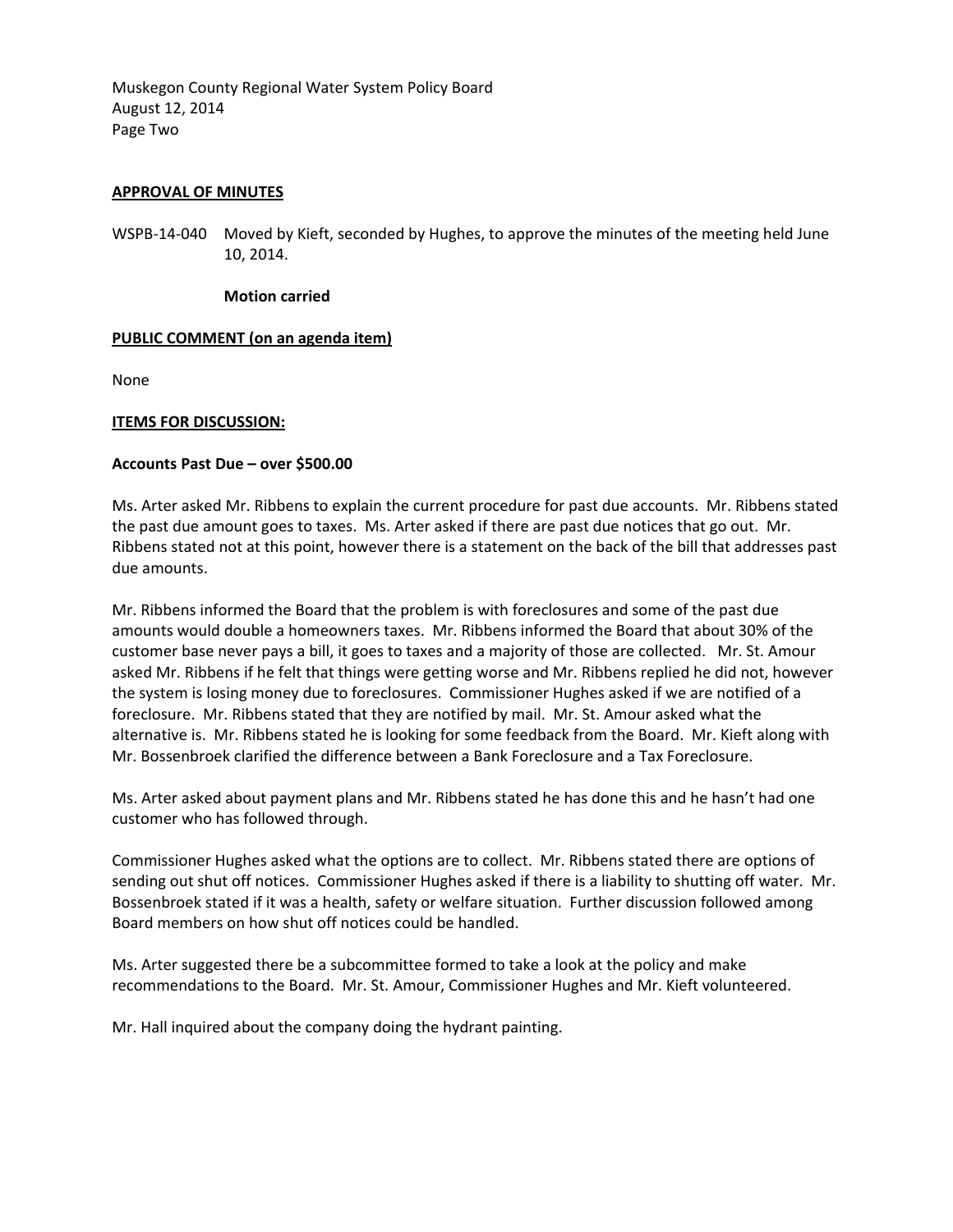Muskegon County Regional Water System Policy Board August 12, 2014 Page Three

# **INFORMATION ITEMS**

- WSPB-14-041 Moved by Kieft, seconded by Hughes, that the following information items be received and placed on file:
	- 1. New Meter Set List for June and July 2014
	- 2. Local Fund Balance Sheet for June and July 2014

# **Motion carried**

# **REPORTS**

# **Water System Update**

The Water System Update was accepted as written by John Warner and distributed in a memo for information.

Commissioner Hughes asked who was replacing the hydrant flags. Mr. Ribbens stated that the flags are being installed by a staff member. Ms. Arter asked Mr. Ribbens if he needed a list from the Townships and Mr. Ribbens stated he was working off a detailed list provided by the Fire Department, however if anyone saw a hydrant that needed to have a flag replaced to report it to him.

Mr. Bossenbroek inquired about the Evanston Tower antenna installation and lease money.

# **OLD BUSINESS**

None

# **NEW BUSINESS**

Mr. Hall informed the Board members that Dalton Township's Fire Department will be hose testing in the Industrial Park.

Commissioner Sabo asked the Board members to think about ways to promote business and business expansion for the water systems current and future customers.

# **AUDIENCE PARTICIPATION**

None

# **ADJOURN**

There being no further business to come before the Water System Policy Board, the meeting adjourned at 2:34 p.m.

Kim Arter, Chair

\_\_\_\_\_\_\_\_\_\_\_\_\_\_\_\_\_\_\_\_\_\_\_\_\_\_\_\_\_\_\_\_\_\_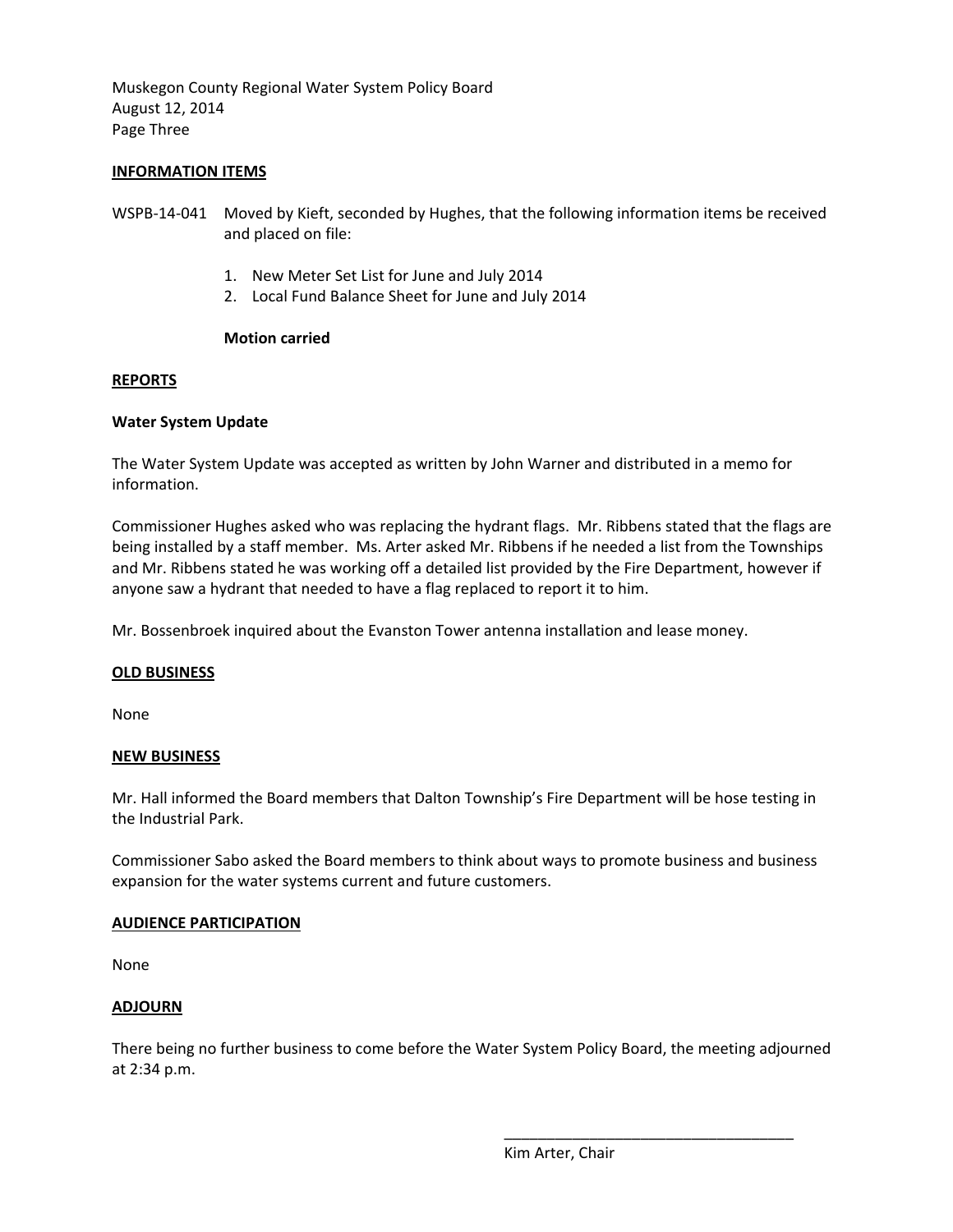# **MEETING CANCELLATION**

Notice is hereby given that the Water System Policy Board meeting of September 9, 2014, is cancelled.

Kim Arter, Chair

Posted: September 4, 2014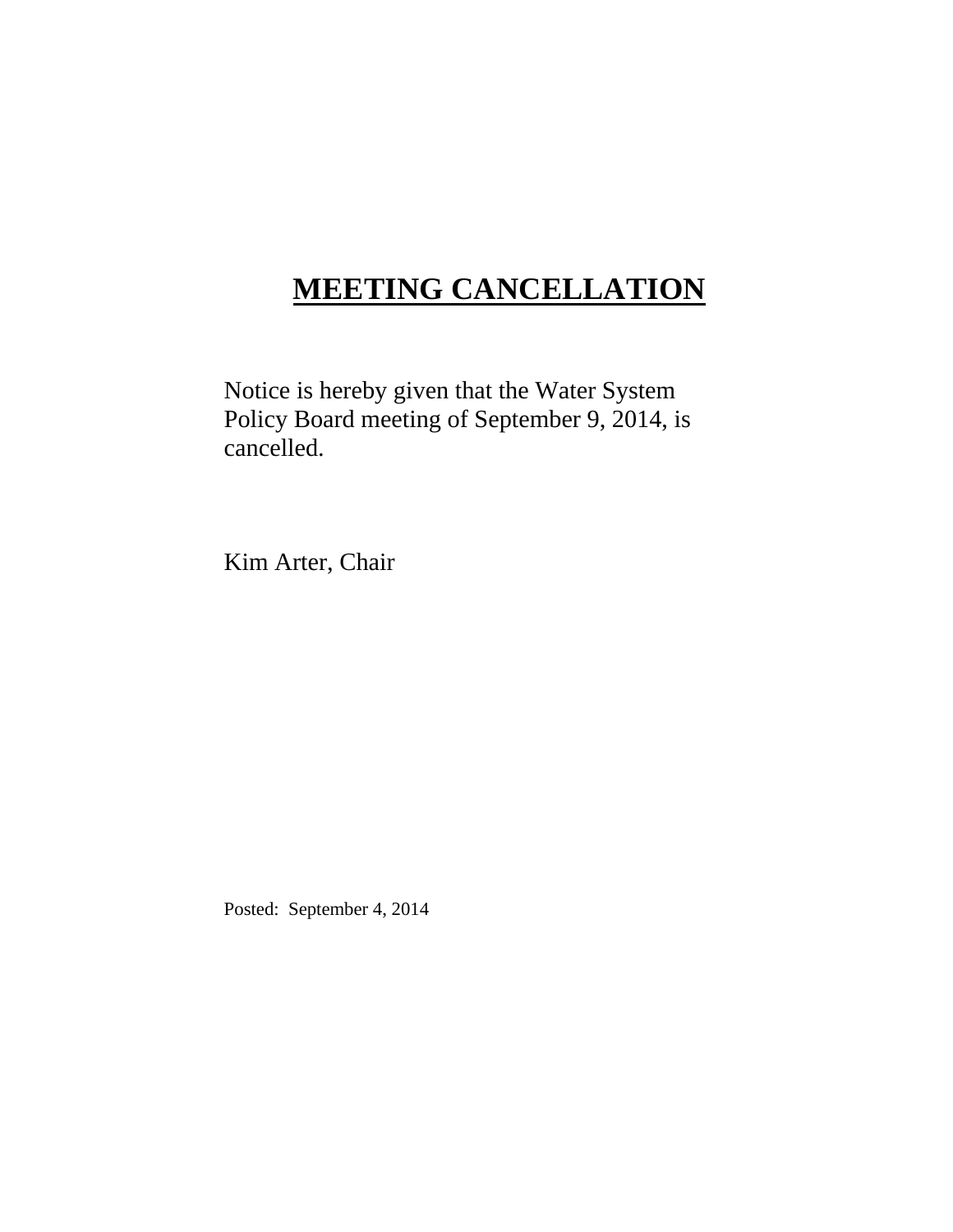Muskegon County Water System Policy Board October 7, 2014 2:00 p.m. Training Center 133 E. Apple Avenue, Room 205 Muskegon, Michigan 49442

Kim Arter, Chair **Susie Hughes, Vice Chair** Susie Hughes, Vice Chair

# MINUTES

# **CALL TO ORDER**

The meeting was called to order by Chair Arter at 2:00 p.m.

#### **ROLL**

| Present:           | Kim Arter, Laketon Township Supervisor<br>Susie Hughes, Muskegon County Commissioner<br>David Kieft, Muskegon Charter Township Supervisor<br>Kenneth Mahoney, Muskegon County Board Chair<br>Terry Sabo, Muskegon County Commissioner<br>Sam St. Amour, Fruitland Township Supervisor<br>Chris Hall, Dalton Township Supervisor |
|--------------------|---------------------------------------------------------------------------------------------------------------------------------------------------------------------------------------------------------------------------------------------------------------------------------------------------------------------------------|
| Excused:           |                                                                                                                                                                                                                                                                                                                                 |
| Staff<br>Present:  | John Warner, Public Works Director<br>Robert Ribbens, Regional Water System Supervisor<br>Tina Nash, DPW Departmental Clerk                                                                                                                                                                                                     |
| Others<br>Present: | David Bossenbroek, Attorney<br>Jerry Sanders, Muskegon Charter Township DPW Director<br>Rod Siegel, Laketon Township Building Inspector                                                                                                                                                                                         |

#### **APPROVAL OF AGENDA**

WSPB-14-042 Moved by Kieft, seconded by Hughes, to approve the agenda as presented.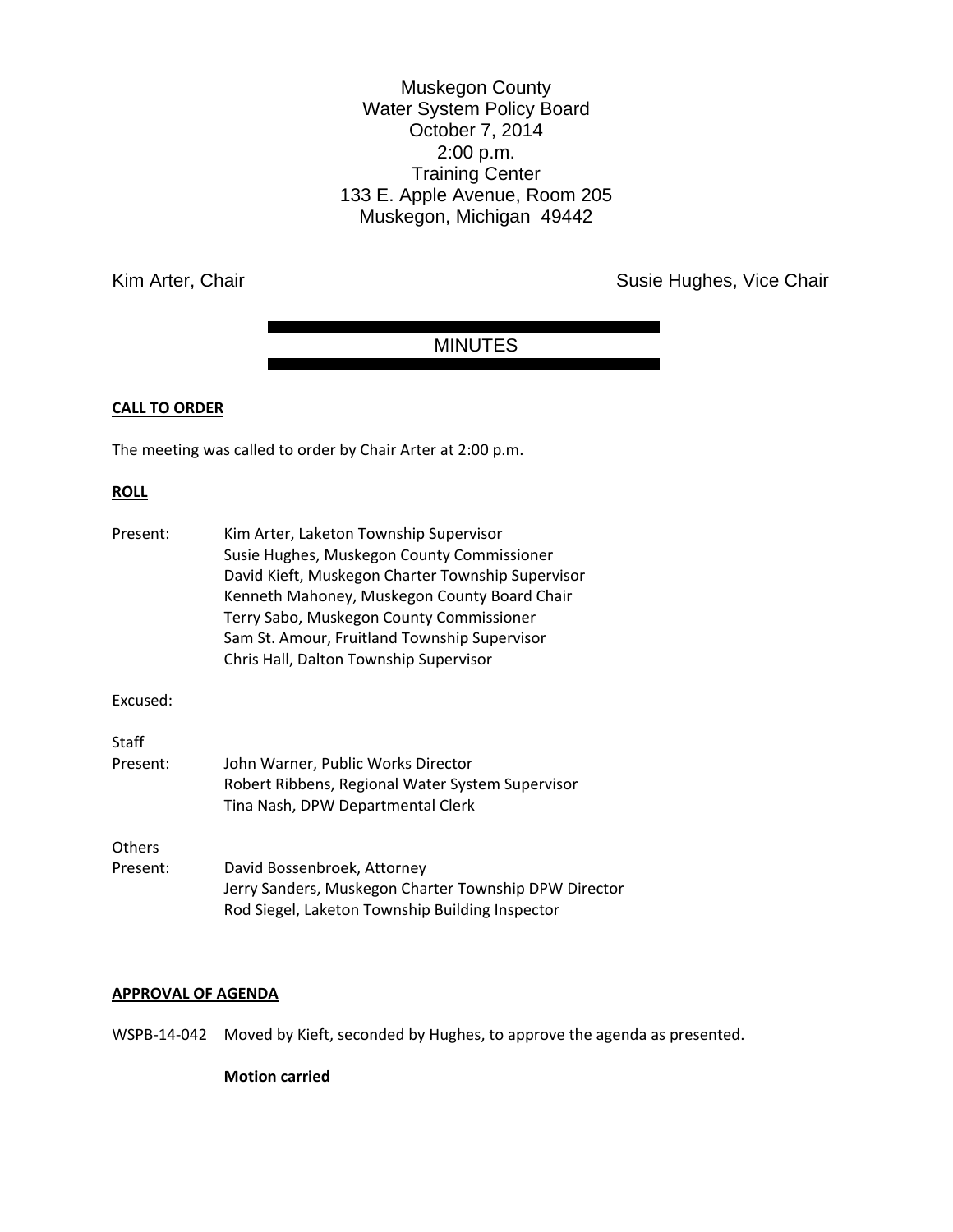Muskegon County Regional Water System Policy Board October 7, 2014 Page Two

# **APPROVAL OF MINUTES**

WSPB-14-043 Moved by Hughes, seconded by Sabo, to approve the minutes of the meeting held August 12, 2014.

#### **Motion carried**

# **PUBLIC COMMENT (on an agenda item)**

None

# **ITEMS FOR DISCUSSION:**

#### **Delinquent Bill Sub-Committee Report**

Mr. St. Amour informed the Board that he had met with the sub-committee members Commissioner Hughes and Mr. Kieft along with input from Mr. Hall. Mr. St. Amour passed out a document from the sub-committee to the Board members and staff regarding information obtained from seven (7) different municipalities on how past due water bills are handled. Mr. St. Amour requested that the information be reviewed and questions for the sub-committee be asked at the next meeting.

Mr. St. Amour requested that Mr. Bossenbroek looks into the legal ramifications of shutting off water to customers and report back to the Board.

# **INFORMATION ITEMS**

WSPB-14-044 Moved by Kieft, seconded by Mahoney, that the following information items be received and placed on file:

- 1. New Meter Set List for September 2014
- 2. Local Fund Balance Sheet for September 2014

#### **Motion carried**

#### **REPORTS**

# **Water System Update**

The Water System Update was accepted as written by John Warner and distributed in a memo for information.

Commissioner Sabo asked Mr. Warner if the hydrants fittings were checked after the paint dries. Mr. Warner stated that the fittings shouldn't be painted shut and the Fire Department does their annual inspections on the hydrants. Mr. Ribbens stated that the hydrants are painted in place and the operator nut is covered. Mr. Warner stated that the paint is sprayed on and should be a thin coat. Spot checks on the hydrants were also completed by Mr. Ribbens.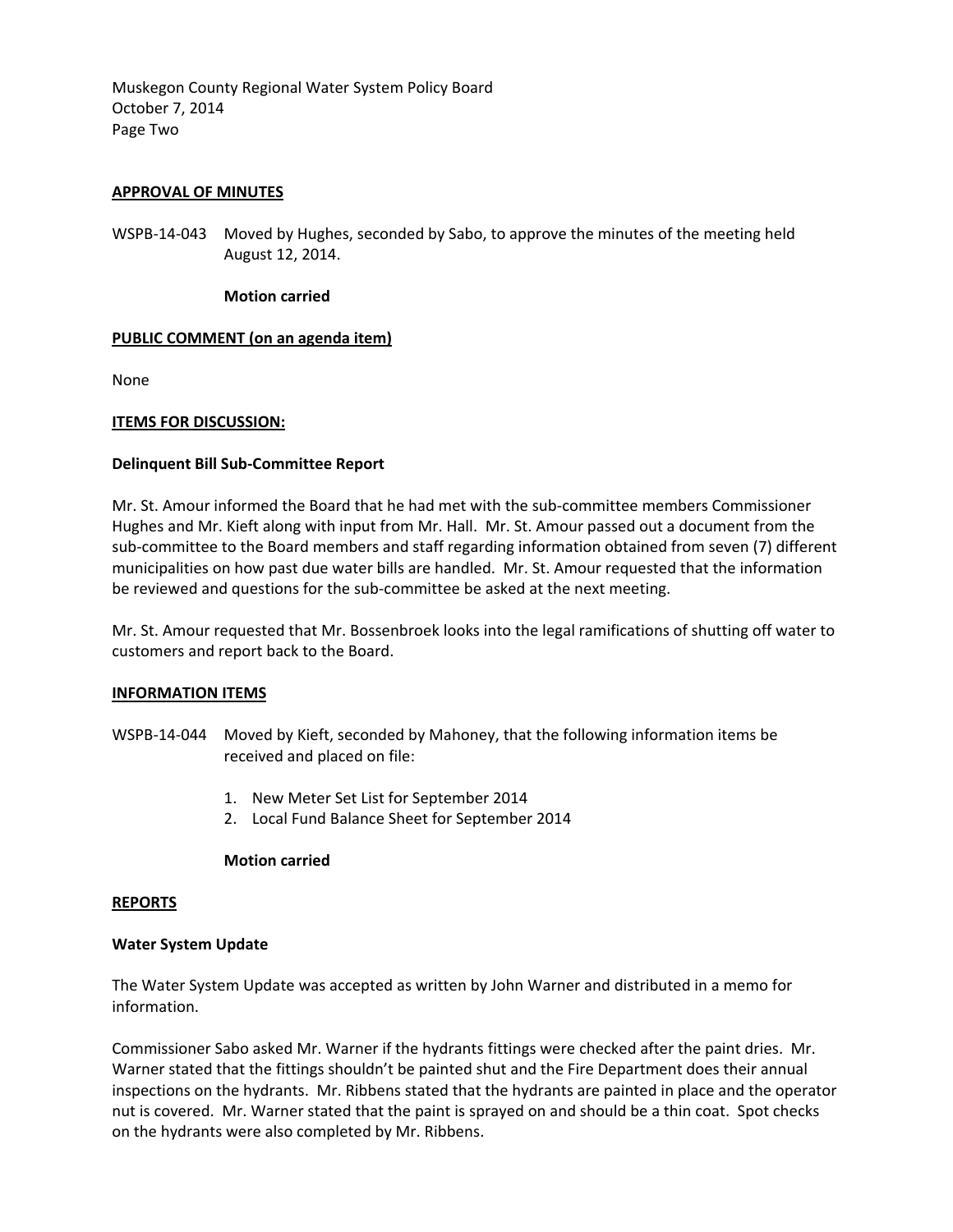Muskegon County Regional Water System Policy Board October 7, 2014 Page Three

Mr. Warner was asked by Commissioner Hughes if the troubles they were having last year with the fans burning out was fixed when they were replaced. Mr. Warner stated there have not been any problems with the new VFD units and so far they are working great.

# **OLD BUSINESS**

None

# **NEW BUSINESS**

None

# **AUDIENCE PARTICIPATION**

None

# **ADJOURN**

There being no further business to come before the Water System Policy Board, the meeting adjourned at 2:18 p.m.

Kim Arter, Chair

\_\_\_\_\_\_\_\_\_\_\_\_\_\_\_\_\_\_\_\_\_\_\_\_\_\_\_\_\_\_\_\_\_\_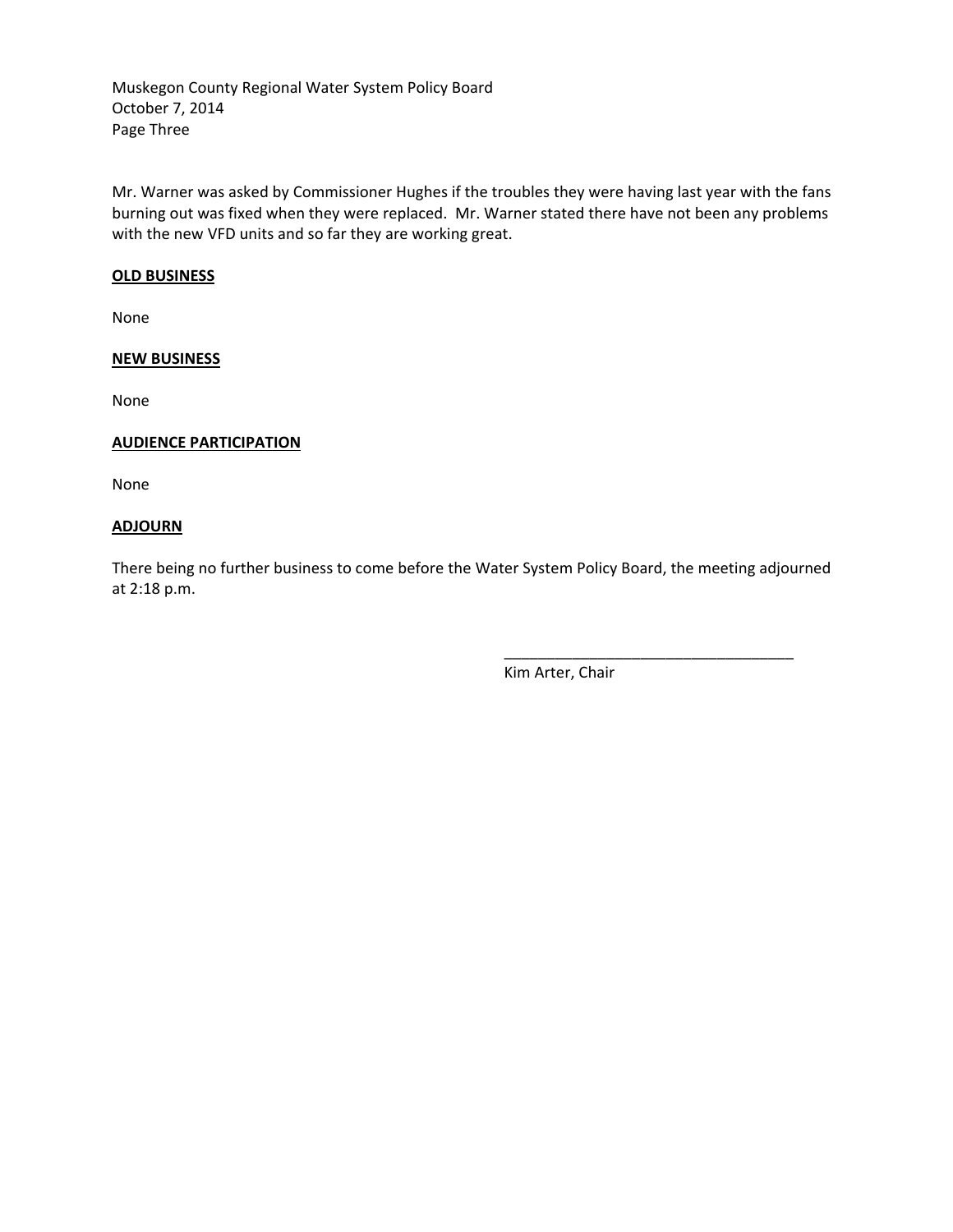Muskegon County Water System Policy Board November 4, 2014 2:00 p.m. Training Center 133 E. Apple Avenue, Room 205 Muskegon, Michigan 49442

Kim Arter, Chair **Susie Hughes, Vice Chair** Susie Hughes, Vice Chair

# MINUTES

# **CALL TO ORDER**

The meeting was called to order by Chair Arter at 2:00 p.m.

# **ROLL**

| Present: | Kim Arter, Laketon Township Supervisor                                    |
|----------|---------------------------------------------------------------------------|
|          | Chris Hall, Dalton Township Supervisor                                    |
|          | Susie Hughes, Muskegon County Commissioner                                |
|          | David Kieft, Muskegon Charter Township Supervisor                         |
|          | Kenneth Mahoney, Muskegon County Board Chair                              |
|          | Terry Sabo, Muskegon County Commissioner                                  |
|          | Sam St. Amour, Fruitland Township Supervisor                              |
| Excused: |                                                                           |
| Staff    |                                                                           |
| Present: | John Warner, Public Works Director                                        |
|          | Tina Nash, DPW Departmental Clerk                                         |
| Others   |                                                                           |
| Present: | David Bossenbroek, Attorney                                               |
|          | Jerry Sanders, Muskegon Charter Township DPW Director                     |
|          | Rod Siegel, Laketon Township Building Official and Water/Sewer Supervisor |
|          | Jan L. Deur, Fruitland Township Trustee                                   |
|          | John Holter, Egelston Township Supervisor                                 |
|          | Deb Ackerman, Egelston Township Treasurer                                 |
|          |                                                                           |

# **APPROVAL OF AGENDA**

WSPB-14-045 Moved by Mahoney, seconded by St. Amour, to approve the agenda as presented.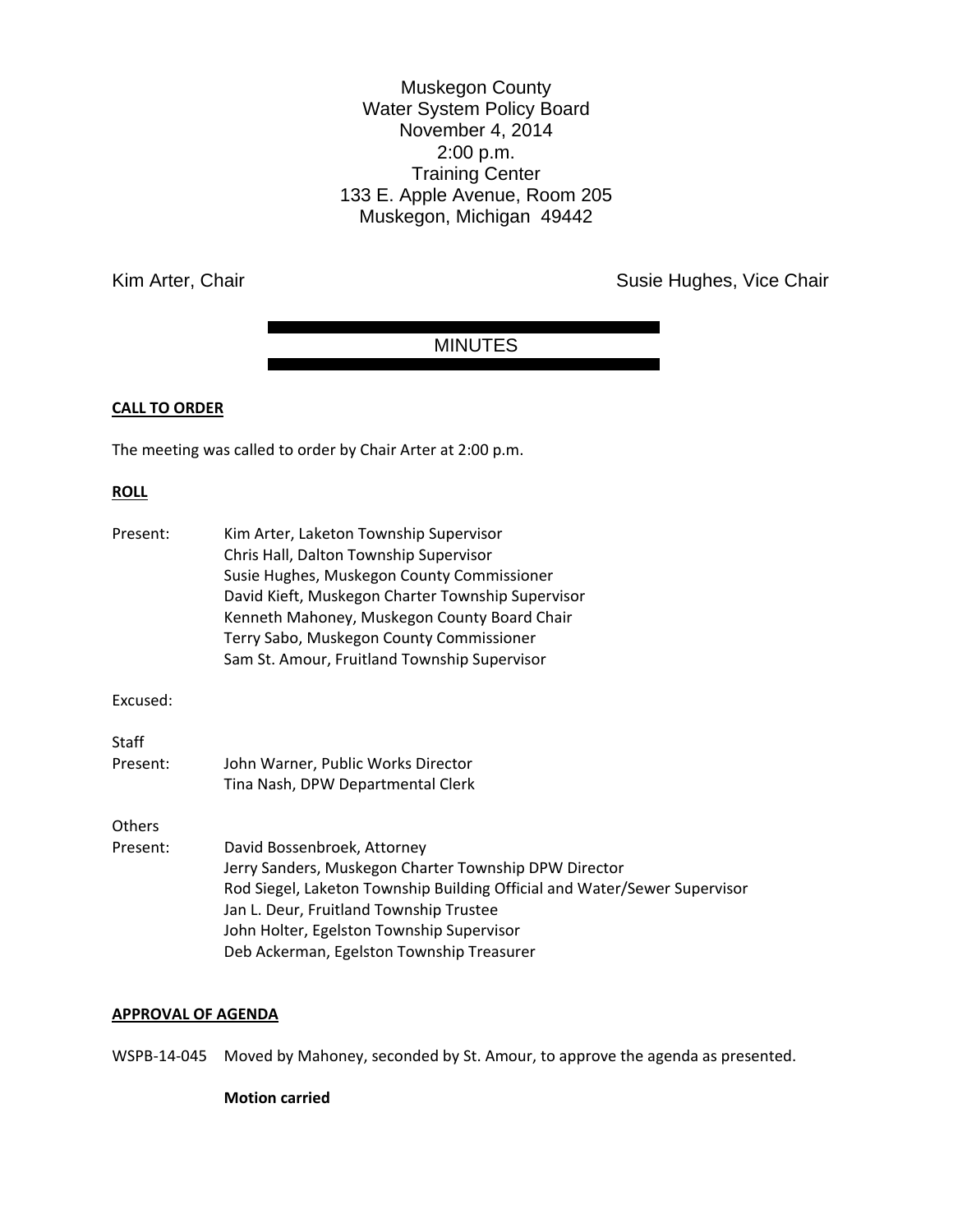Muskegon County Regional Water System Policy Board November 4, 2014 Page Two

# **APPROVAL OF MINUTES**

WSPB-14-046 Moved by Hughes, seconded by Hall, to approve the minutes of the meeting held October 7, 2014.

# **Motion carried**

# **PUBLIC COMMENT (on an agenda item)**

None

# **ITEMS FOR CONSIDERATION:**

WSPB-14-047 Moved by Hall, seconded by St. Amour, to adopt the 2015 meeting schedule for the Muskegon County Regional Water System Policy Board.

# **Motion carried**

# **ITEMS FOR DISCUSSION:**

# **Bond Refinancing Contract and the use of First Southwest Financial and the Financial Consultant and Miller Canfield as Bond Counsel for the refinancing**

WSPB-14-048 Moved by St. Amour, seconded by Sabo, to request the County Board inform the County's Financial Advisor, First Southwest that it wishes to terminate their services in regards to the refinance of the Wastewater Management System Number 1 Series 2006 Bonds and the Water Supply System Bonds and request the County to solicit bids for Financial Advisor services.

> Roll call: Ayes – Hall, Kieft, Mahoney, St. Amour, Sabo, Hughes, Arter Nays – None Abstain – None

# **Motion carried**

# **Delinquent Bill Sub-Committee Report Update**

Mr. St. Amour requested that all questions/comments be sent to him within the week and a recommendation from the sub-committee will be given at the next meeting in December.

# **INFORMATION ITEMS**

- WSPB-14-049 Moved by Kieft, seconded by Hughes, that the following information items be received and placed on file:
	- 1. New Meter Set List for October 2014
	- 2. Local Fund Balance Sheet for October 2014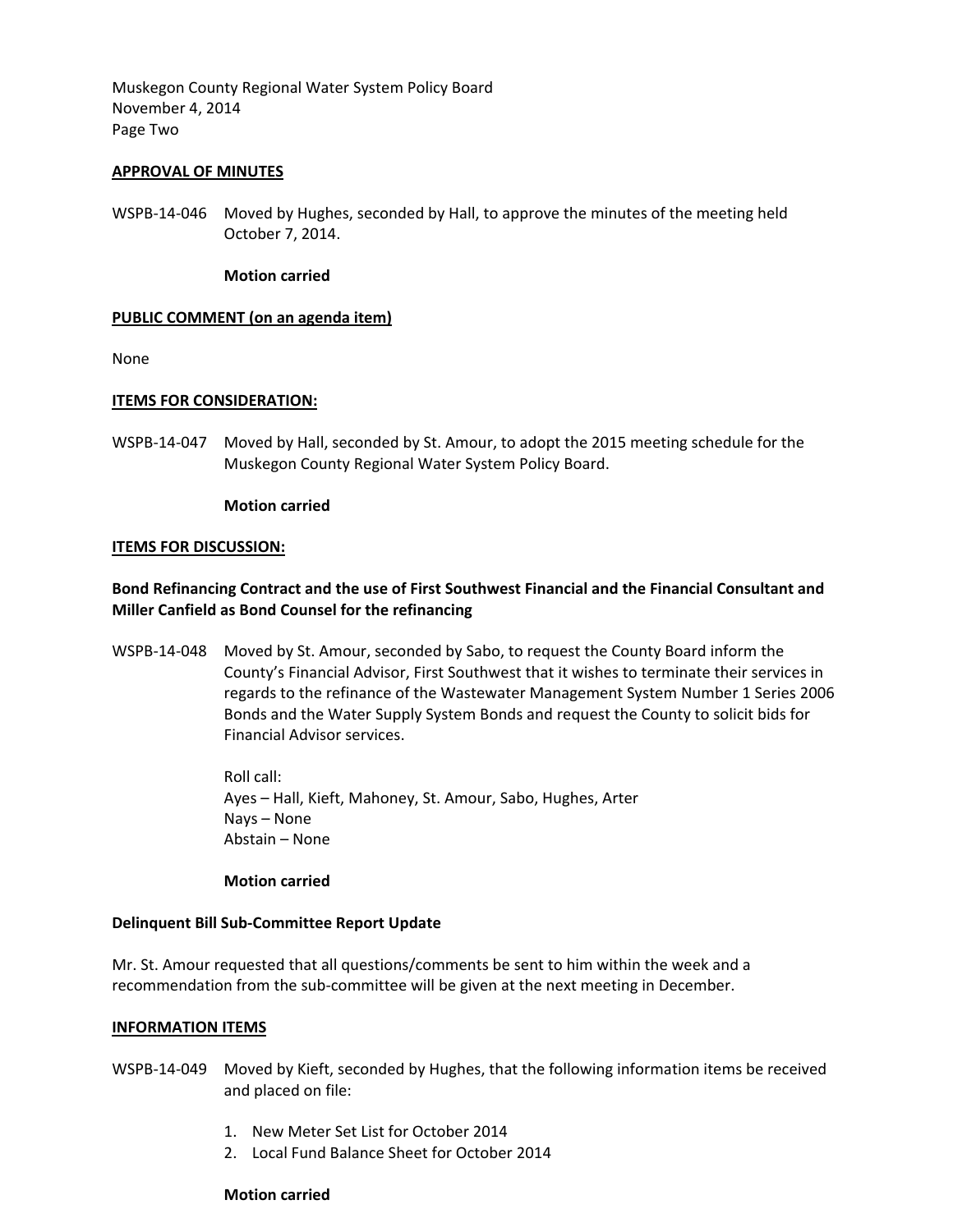Muskegon County Regional Water System Policy Board November 4, 2014 Page Three

# **REPORTS**

# **Water System Update**

The Water System Update was accepted as written by John Warner and distributed in a memo for information.

With regards to replacing large meters at businesses, Mr. St. Amour asked Mr. Warner how many people he had that worked on this. Mr. Warner stated Rob Ribbens and they call the City of Muskegon's DPW when needed.

Commissioner Hughes commented on inspecting the tanks and informed the Board that the Sheriff's department had an underwater robot that they may be able to use to inspect the tanks in the future.

# **OLD BUSINESS**

# **Payment of Muskegon Charter Township Fire Hydrant Fees**

Chair Arter requested Mr. Kieft give an update as to the status of payment. Mr. Kieft stated the Muskegon Charter Township Board took action not to pay it and has not taken action since.

Discussion followed.

It was requested that Muskegon Charter Township pay the fees by December 1, 2014.

# **NEW BUSINESS**

None

# **AUDIENCE PARTICIPATION**

Mr. Holter commented on the fire hydrant fee owed by Muskegon Charter Township.

# **ADJOURN**

There being no further business to come before the Water System Policy Board, the meeting adjourned at 2:23 p.m.

Kim Arter, Chair

\_\_\_\_\_\_\_\_\_\_\_\_\_\_\_\_\_\_\_\_\_\_\_\_\_\_\_\_\_\_\_\_\_\_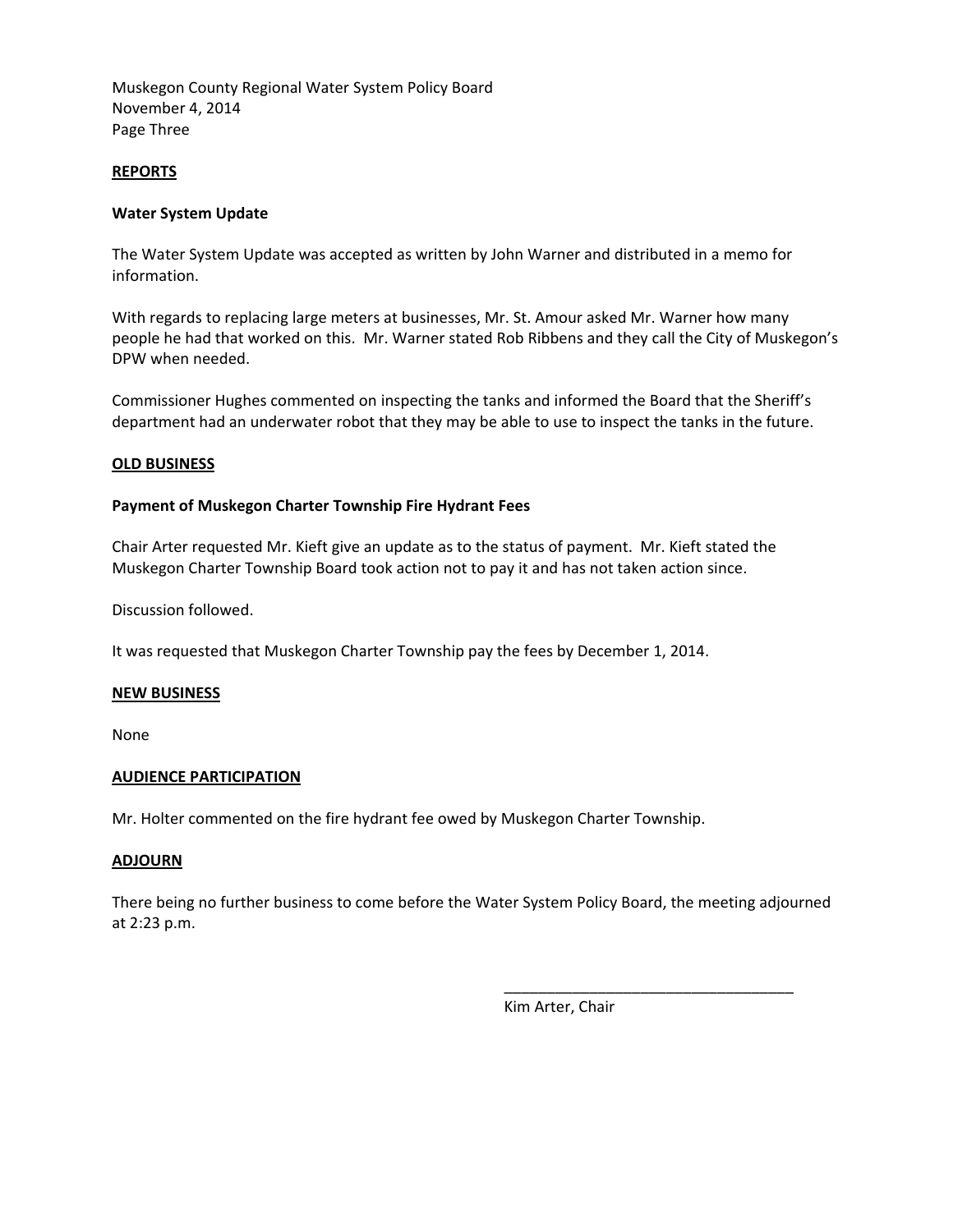Muskegon County Water System Policy Board December 9, 2014 2:00 p.m. Training Center 133 E. Apple Avenue, Room 202 Muskegon, Michigan 49442

Kim Arter, Chair **Susie Hughes, Vice Chair** Susie Hughes, Vice Chair

# MINUTES

# **CALL TO ORDER**

The meeting was called to order by Chair Arter at 2:00 p.m.

# **ROLL**

| Present: | Kim Arter, Laketon Township Supervisor                                    |
|----------|---------------------------------------------------------------------------|
|          | Chris Hall, Dalton Township Supervisor                                    |
|          | Susie Hughes, Muskegon County Commissioner                                |
|          | David Kieft, Muskegon Charter Township Supervisor                         |
|          | Kenneth Mahoney, Muskegon County Board Chair                              |
|          | Terry Sabo, Muskegon County Commissioner                                  |
|          | Sam St. Amour, Fruitland Township Supervisor                              |
| Excused: |                                                                           |
| Staff    |                                                                           |
| Present: | John Warner, Public Works Director                                        |
|          | Tina Nash, DPW Departmental Clerk                                         |
| Others   |                                                                           |
| Present: | David Bossenbroek, Attorney                                               |
|          | Jerry Sanders, Muskegon Charter Township DPW Director                     |
|          | Rod Siegel, Laketon Township Building Official and Water/Sewer Supervisor |
|          | Jan L. Deur, Fruitland Township Trustee                                   |
|          | Jeffrey Wood, Muskegon Charter Township Treasurer                         |
|          | Matthew C. VanHoef, Attorney                                              |
|          |                                                                           |

# **APPROVAL OF AGENDA**

WSPB-14-050 Moved by Hughes, seconded by St. Amour, to approve the agenda as presented.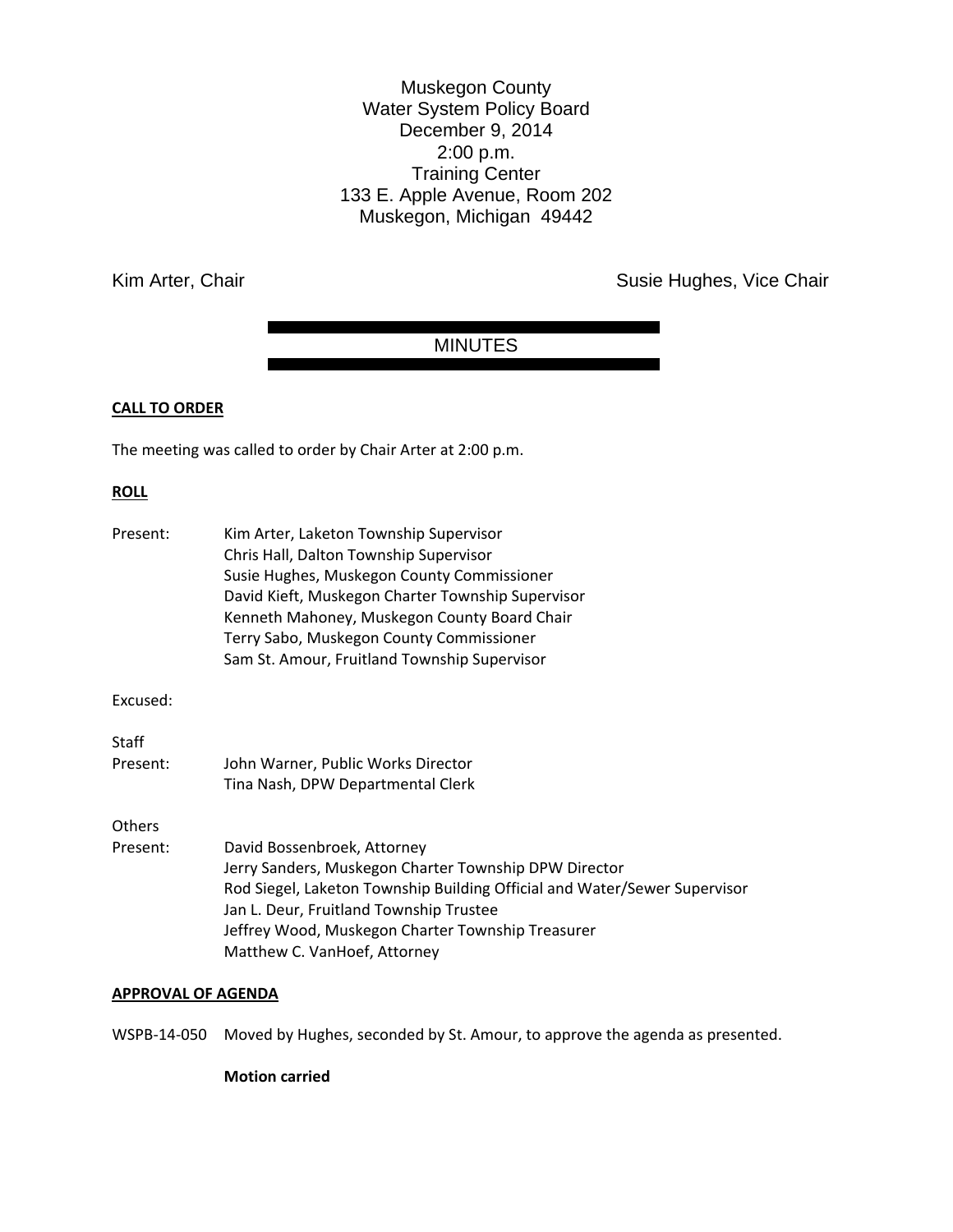Muskegon County Regional Water System Policy Board December 9, 2014 Page Two

# **APPROVAL OF MINUTES**

WSPB-14-051 Moved by Hughes, seconded by Hall, to approve the minutes of the meeting held November 4, 2014.

#### **Motion carried**

# **PUBLIC COMMENT (on an agenda item)**

None

#### **ITEMS FOR CONSIDERATION:**

#### WSPB-14-052 **Approve FY2015 Budget for the Muskegon County Regional Water System.**

Moved by St. Amour, seconded by Hughes, to approve the FY2015 budget for the Muskegon County Regional Water System as presented.

Roll call: Ayes – Hall, Mahoney, St. Amour, Sabo, Hughes, Arter Nays – Kieft Abstain – None

#### **Motion carried**

#### **ITEMS FOR DISCUSSION:**

# **Delinquent Bill Sub-Committee Report Update**

Mr. St. Amour stated the sub-committee has not met. Mr. St. Amour stated he does have information that he will be sending the group.

Commissioner Sabo clarified that this is only to review what other municipalities do and doesn't mean that this Board would make any changes, but for informational purposes to understand what our options are. Mr. St. Amour stated that Commissioner Sabo is correct.

Ms. Arter stated they will look for the recommendation at next month's meeting.

#### **INFORMATION ITEMS**

WSPB-14-053 Moved by Kieft, seconded by Mahoney, that the following information items be received and placed on file:

- 1. New Meter Set List for November 2014
- 2. Local Fund Balance Sheet for November 2014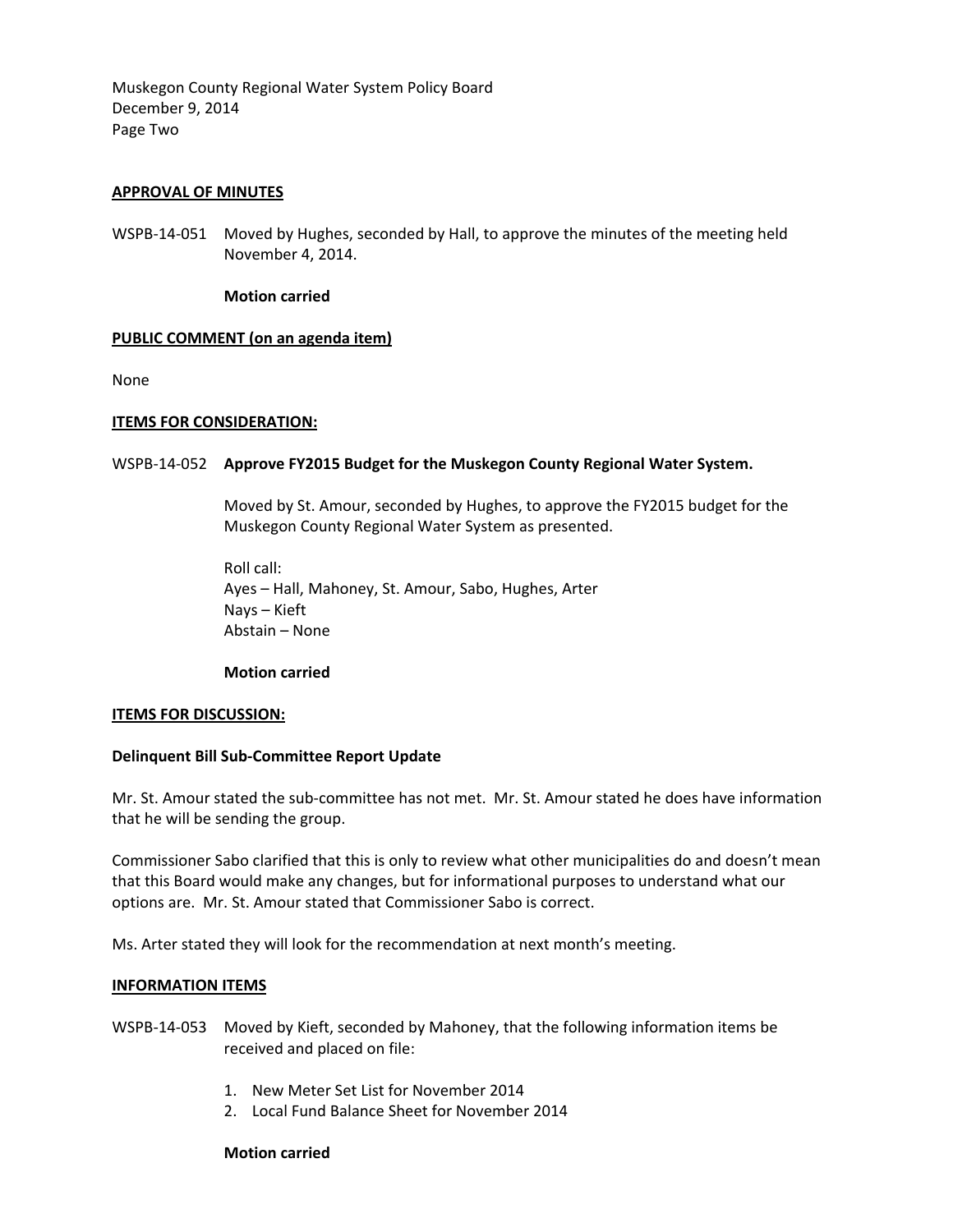Muskegon County Regional Water System Policy Board December 9, 2014 Page Three

# **REPORTS**

# **Water System Update**

The Water System Update was accepted as written by John Warner and distributed in a memo for information.

Commissioner Hughes asked Mr. Warner what was wrong with the roof. Mr. Warner stated that there was an approximate 6 to 8 inch hole in the roof and the soffit was blown off. Commissioner Hughes asked if they have insurance to cover damages. Mr. Warner stated they do, but this was a \$2000.00 repair so they went ahead and paid it.

Commissioner Hughes asked Mr. Warner how they determine if a home is vacant. Mr. Warner stated that Rob Ribbens watches the homes on his route for activity. Commissioner Hughes suggested that a letter be sent to the municipalities and ask that they notify the Water Department if they know of any vacant homes. Mr. Warner thought that was a good idea and will look into doing this in the future.

Commissioner Sabo inquired if a customer could request their water be turned off for the winter. Mr. Warner stated that they could and some do. Mr. Warner stated the customers are not charged a fee for this service. Commissioner Hughes suggested that Mr. Warner notify the municipalities of this service so they can inform the residents.

Ms. Arter asked Mr. Warner if they get requests from banks to shut off water. Mr. Warner stated he didn't know for sure because those types of calls are handled by the Account Clerk in the Water Department.

# **OLD BUSINESS**

# **Payment of Muskegon Charter Township Fire Hydrant Fees**

Ms. Arter asked Mr. Kieft if he had an update. Mr. Kieft stated he did not. Mr. Kieft informed the Board that he had planned to have this on Muskegon Charter Townships meeting agenda in December; however this has changed and if Muskegon Charter Township's board members decide to do so it will be on the agenda for January's meeting, but at this time no further action has been taken by Muskegon Charter Township's board.

WSPB-14-054 Moved by Hall, seconded by St. Amour, that the Policy Board of the Muskegon County Regional Water System request Dalton Township, Fruitland Township, Laketon Township and the County of Muskegon authorize the taking of legal action on their respective behalf against Muskegon Township to collect past due amounts from Muskegon Township for the hydrant fee due and payable under the amended and restated Muskegon County Regional Water System management contact and the approved budget of the Muskegon County Regional Water System. Said legal action may include filing suit to enforce the contract and collect said past due amounts.